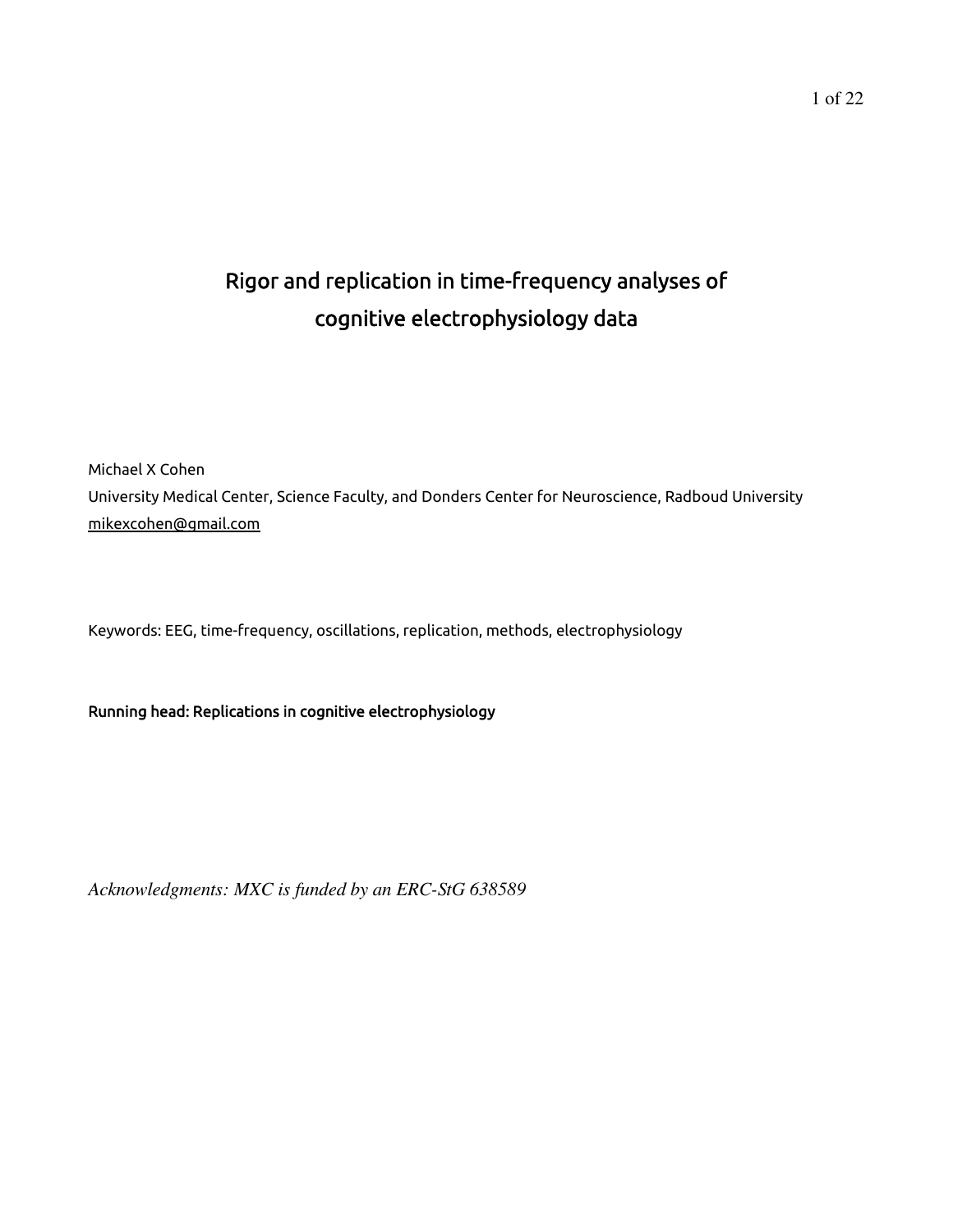#### **Abstract**

Cognitive electrophysiology is a subfield of neuroscience that focused on linking M/EEG data to aspects of cognition and the neurophysiological processes that produce them. This field is growing in terms of the novelty and sophistication of findings, data, and data analysis methods. Simultaneously, many areas of modern sciences are experiencing a "replication crisis," prompting discussions of best practices to produce robust and replicable research. The purpose of this paper is to contribute to this discussion with a particular focus on cognitive electrophysiology. More issues are raised than are answered. Several recommendations are made, including (1) incorporate replications into new experiments, (2) write clear Methods and Results sections, and (3) publish null results.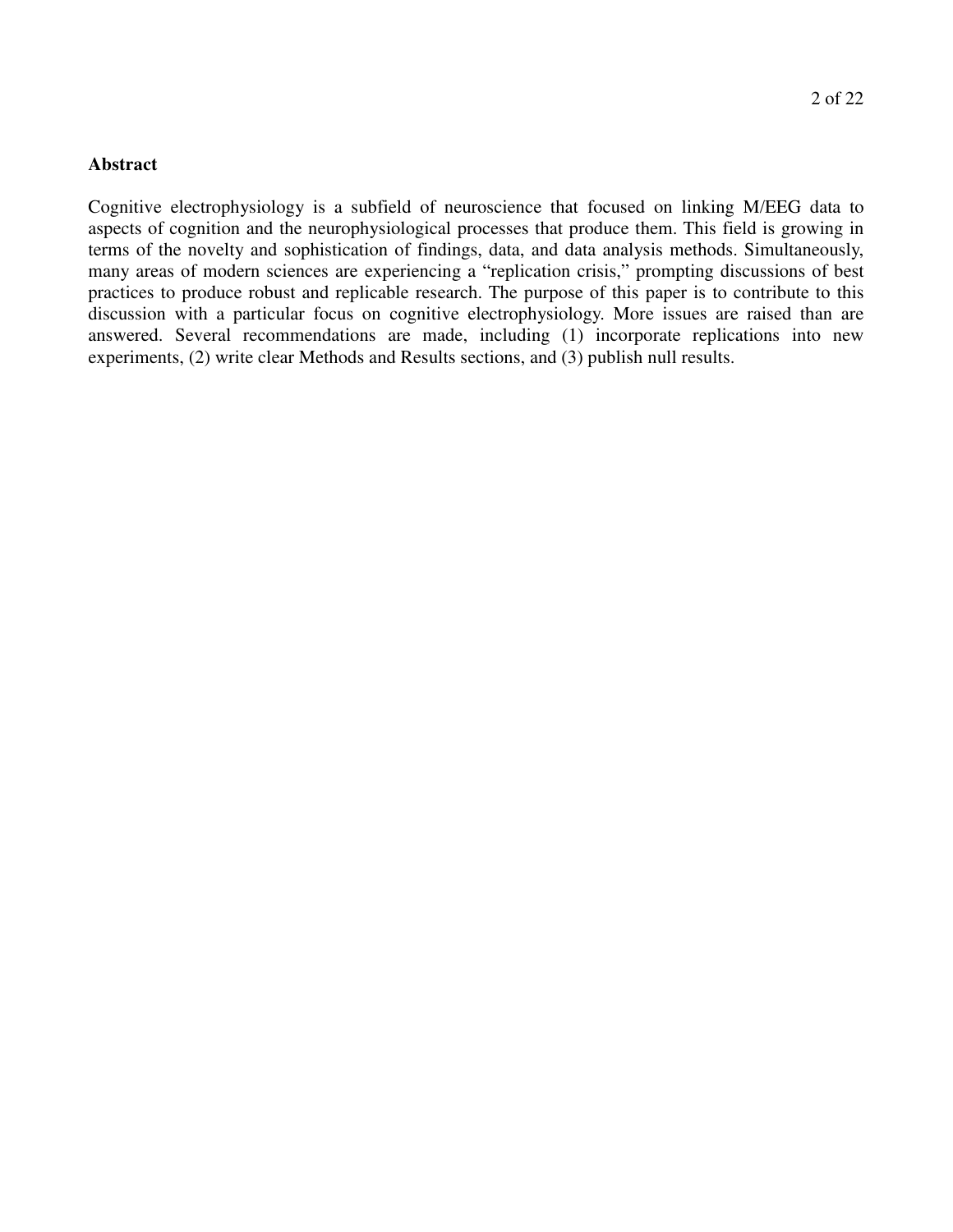# **Why replication is important**

The concept of "Truth" needs a different definition in biology compared to physics. The mathematical laws of the universe do not vary according to the seasons or the number of hours since a good meal. Maxwell's equations for electromagnetic wave propagation are not influenced by cultural background or by genetic disorders.

Biology is messy, because Nature promotes diversity. Biological diversity and variability is generally a good thing. It is unlikely that intelligent life would have evolved in a perfectly stationary and ordered environment. On the other hand, diversity and variability are sources of frustration in science, and require scientists to awkwardly straddle ecological validity (poorly controlled and poorly measured diversity) and experimental control (overly constrained environments that might not reflect natural behavior). The brain is perhaps the best example of these difficulties, because it is not only diverse and variable across individuals and species, but it is also highly complex and dynamic within an individual.

Because of this, "Truth" in biology—and certainly in psychology—is difficult to ascertain, and may depend on a variety of factors. To make matters worse, we might not recognize the Truth even if we happen to stumble upon it. Therefore, the best we can strive for is "Consistency." Results should be regarded in a positive light when they are observed repeatedly in several different situations, from different research groups, and when using different data collection or analysis techniques. In other words, in lieu of an unobtainable absolute Truth, we need replications.

It is very easy to pay lip-service to the importance of replications in science, but more difficult to achieve it in practice. And as data and data analyses become increasingly complicated, replications become increasingly difficult. Even determining whether a finding has been replicated can be difficult to quantify.

The purpose of this paper is to discuss some issues related to replications in the field of *cognitive electrophysiology*, which generally refers to using the brain's electromagnetic fields in order to understand aspects of cognition and how cognitive processes are implemented by neural circuits in the brain. This paper is not the definitive word on how to perform or evaluate replications in cognitive electrophysiology; instead, it is part of a nascent and important discourse about how we can develop and add to a corpus of knowledge that can be written into textbooks and will still be observed in comparable experiments in the future.

Some of the points raised here are general and could be applied to all branches of psychological and neural sciences, while other points are more specific and apply mainly to time-frequency decomposition of neural time series data.

# **Pressures for and against replication**

Needless to say, we all want to do replicable research. No one actually wants to publish findings that cannot be replicated. This is the primary motivation for collecting data from N>1 subjects. Good reputations in science are also built on findings or methods that are replicated and used by other research groups. And reputations can be tarnished by repeated failed attempts to replicate findings. In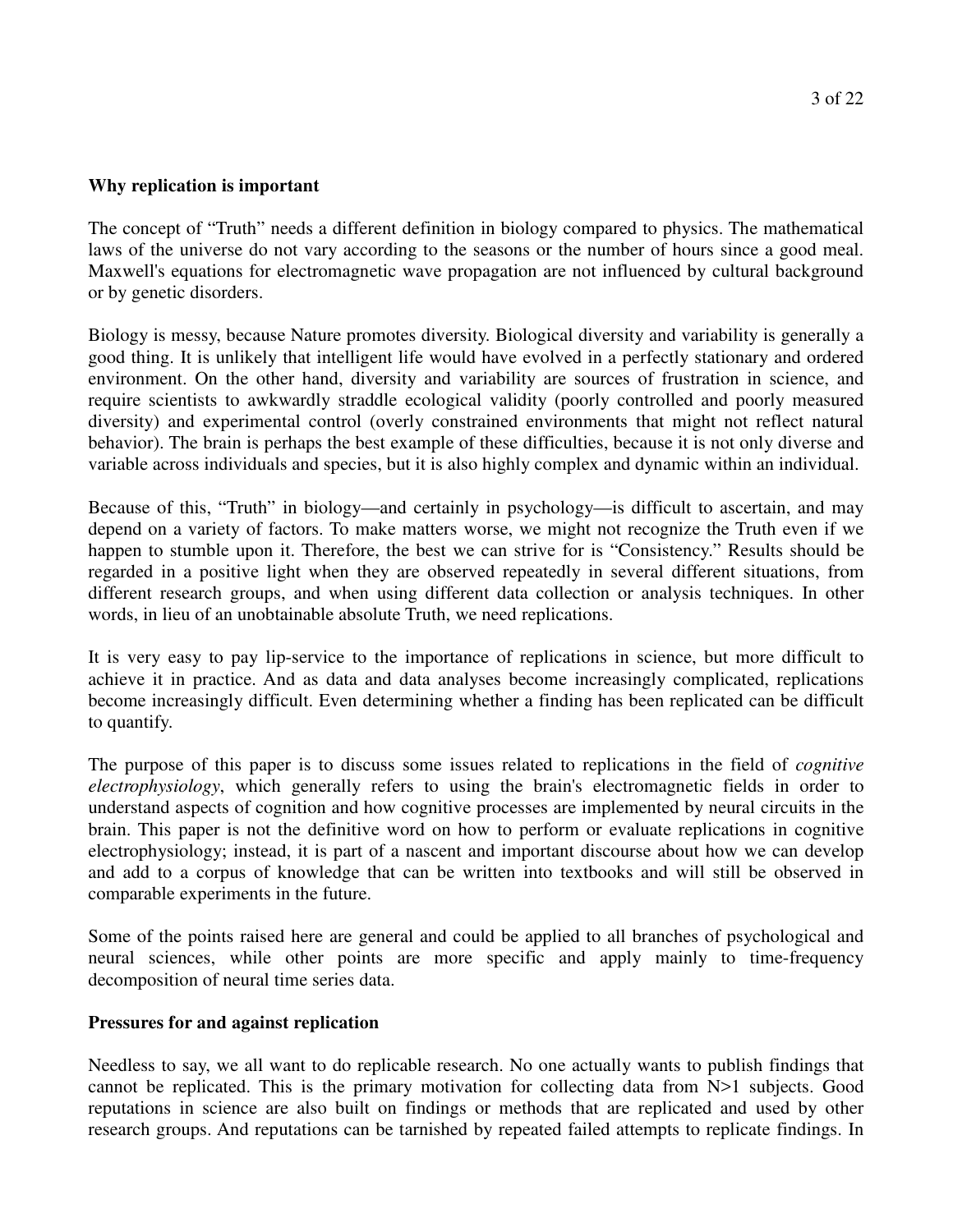other words, there is both individual and career pressure to perform replicable research.

On the other hand, there are also several factors that perhaps unintentionally apply pressure against replications. Top-tier journals (and several mid-tier journals) will reject manuscripts on the basis of insufficient novelty. Major science funding agencies generally do not give grants that only fund replications. And few university departments will be interested in hiring faculty who spend most of their time replicating existing findings. In other words, at multiple levels of the business of science, there is pressure to focus on novel and exciting research rather than on replications.

But the scientist is not just a victim here: Many (or perhaps most) scientists want to do novel and exciting research, because—let's be honest—replicating previous findings gets boring. Scientists have been known to switch fields because they get bored with replicating their own findings.

In some branches of science including cognitive electrophysiology, the issue is exacerbated by the amount of time and expertise required to perform sophisticated analyses of the data. Unlike questionnaire-based or simple computer-based tasks, an EEG study focusing on time-frequency-based analyses might take 1-2 years to complete, and it might require several years of training before being able to analyze the dataset appropriately. A PhD student or postdoc who has limited time and who is under pressure to be competitive for a faculty position or a grant cannot be blamed for wanting to focus their energy on novel experiments rather than on confirmatory replications.

These competing pressures are understandable. There is no science without progress, and progress means looking forward and pushing the envelop of knowledge by making new discoveries. The brain has been such an uncharted territory for the past millenia that it is understandable that the focus has been on new discoveries instead of confirmation and replication. Certainly the brain remains an elusive mystery, but arguably, we've now come far along enough that it is time to shift priorities towards a balance between novelty and replication.

# **Time-frequency analyses in cognitive electrophysiology**

Before discussing issues related to replications, I will first briefly introduce the motivations for and mechanisms of time-frequency analyses. In most cases, researchers use time-frequency-based analyses because they want to make inferences about neural oscillations. The study of oscillations in the brain is a field with growing interest and importance (readers interested in general reviews about neural oscillations may start with Buzsáki and Draguhn 2004; Wang 2010).

Neural oscillations are rhythmic fluctuations in the activity of populations of brain cells. Neural oscillations are present across nearly all of the vast spatiotemporal scales of brain function, from synapses and neurons to circuits, columns, and networks, to patches of brain tissue that are measurable with noninvasive imaging such as EEG or functional MRI. Neural oscillations are perhaps the best candidate feature for understanding how multiple spatial-temporal scales are inter-connected (Le Van Quyen 2011; Palva and Palva 2012; Cohen and Gulbinaite 2013). Furthermore, despite the huge differences in the sizes of the brain over different species, the speeds of neural oscillations have remained remarkably constant (Buzsáki et al. 2013). This suggests that oscillations have a fundamental role in brain function that is conserved across species. Time-frequency-based analyses are the best approach to allow inferences regarding neural oscillations.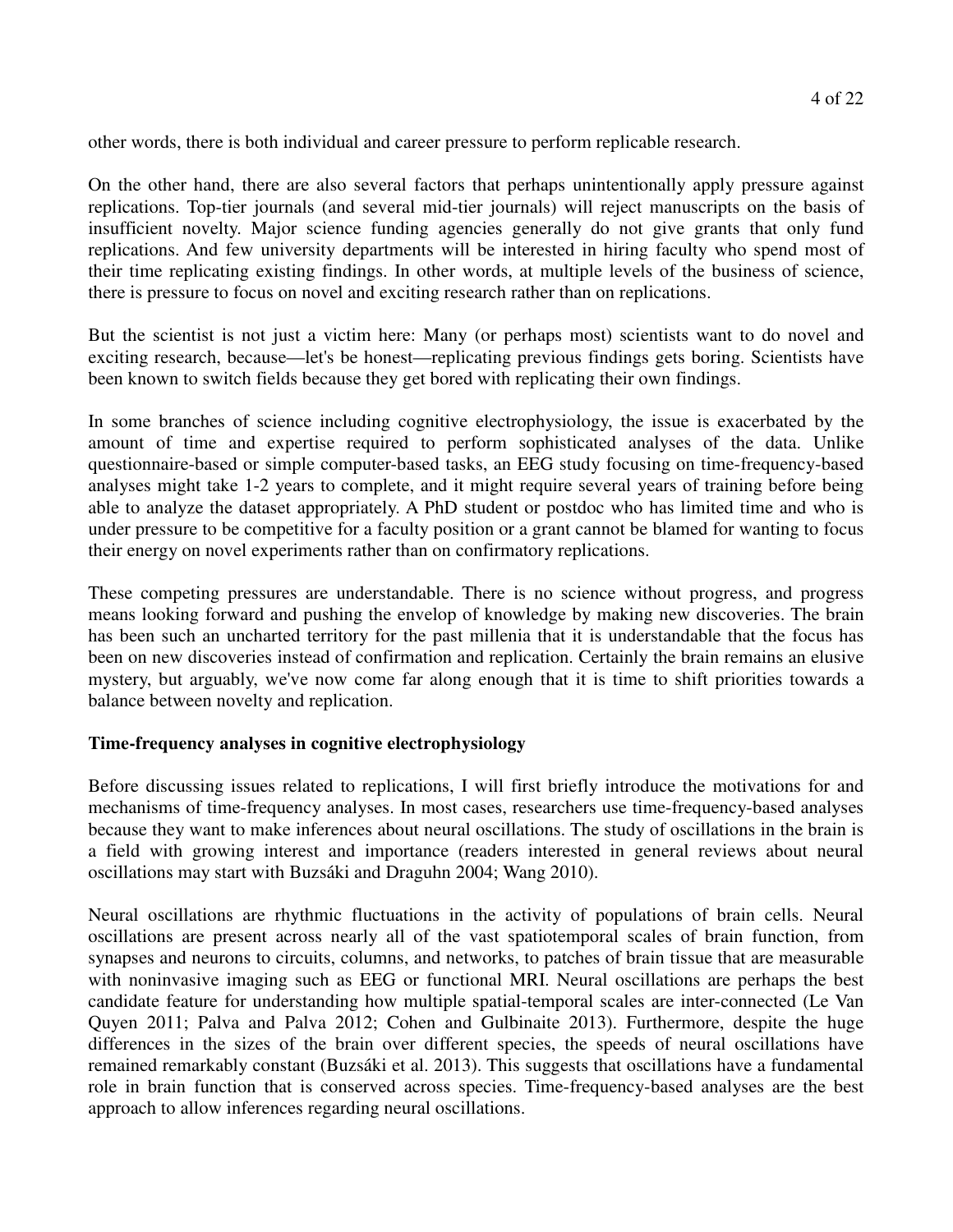The roles of neural oscillations in brain function and neural computation have been discussed and debated for over a century. There are several dominant theories, and many models, simulations, and empirical findings, that support the role of neural oscillations in brain function and cognition. Discussing this literature is beyond the scope of the present paper, but taking a "bird's eye view" of the literature reveals two important ideas about neural oscillations that permeate much of the theorizing and empirical findings.

First, oscillations facilitate the dynamic routing of information across anatomically distinct neural networks (Fries 2005; Jensen and Mazaheri 2010). In part, this occurs because strong oscillations can constrain action potential timing (Vinck et al. 2011; Lisman and Jensen 2013; Reimann et al. 2013), and convergent and synchronized input from many afferent neurons provides a nonlinear boost in postsynaptic input (Kepecs et al. 2002; Eyherabide et al. 2009). Oscillations as a mechanism for controlling the flow of information in the brain is faster and less permanent than synaptic plasticity or other structural changes associated with long-term learning. This allows oscillations to regulate neural information flow over the course of tens to hundreds of ms, i.e., the time-frame of many cognitive processes.

Second, neural oscillations are thought to provide an internal clocking mechanism for coordinating neural computations (Buzsáki and Moser 2013). Neural information processing is highly temporally precise (Cohen 2011), and oscillations provide a temporally precise framework in which a sequence of information processing can be preserved, and in which the upcoming state of a neural network or circuit configuration can be predicted.

Interest in understanding the roles of neural oscillations in the brain has triggered its own rapidly growing subfield of data analysis methods to detect and characterize neural oscillations (Cohen 2014). There are many methods to quantify oscillations in time series data; most of the dominant analysis methods involve using "template matching" procedures in which sine waves or parts of sine waves are compared against the EEG signal, and an algorithm determines the extent to which the time series contains patterns that are similar to the sine wave templates. The Fourier transform and wavelet convolution are two examples of template-matching methods.

The repertoire of time-frequency analysis methods is too expansive to detail here. A quick graphical overview of one of the dominant time-frequency analysis methods is presented in Figure 1.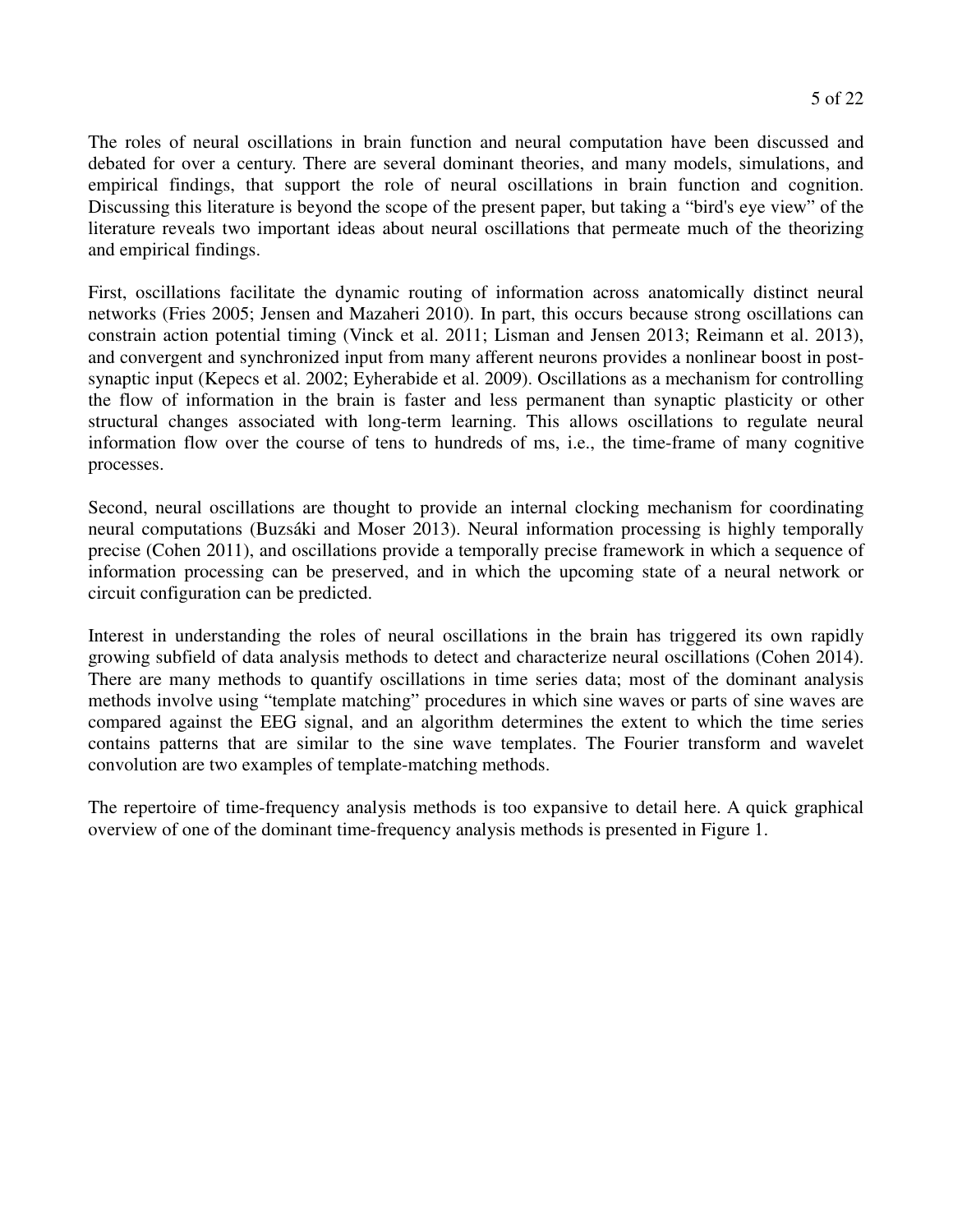

*Figure 1. A graphical overview of using Morlet wavelet convolution for time-frequency analysis. The single-trial data (1a) are convolved with a Gaussian-tapered sine wave (a.k.a. a Morlet wavelet) (1b). In practice, the convolution is done in the frequency domain, in which the frequency spectrum of the EEG data (2a) is multiplied by the frequency spectrum of the wavelet (2b). From the resulting filtered frequency spectrum (3a), the time-course of the band-pass filtered signal and power can be extracted for each single trial (panel 3b shows an example of one trial). When steps 1-3 are repeated over many frequencies, the results can be inspected in a time-frequency power plot (4; the horizontal dashed line is for 8 Hz, the peak frequency of the wavelet shown in steps 1 and 2). It is common to apply a prestimulus baseline normalization (here: decibel, dB) to facilitate interpretation and statistical comparisons.*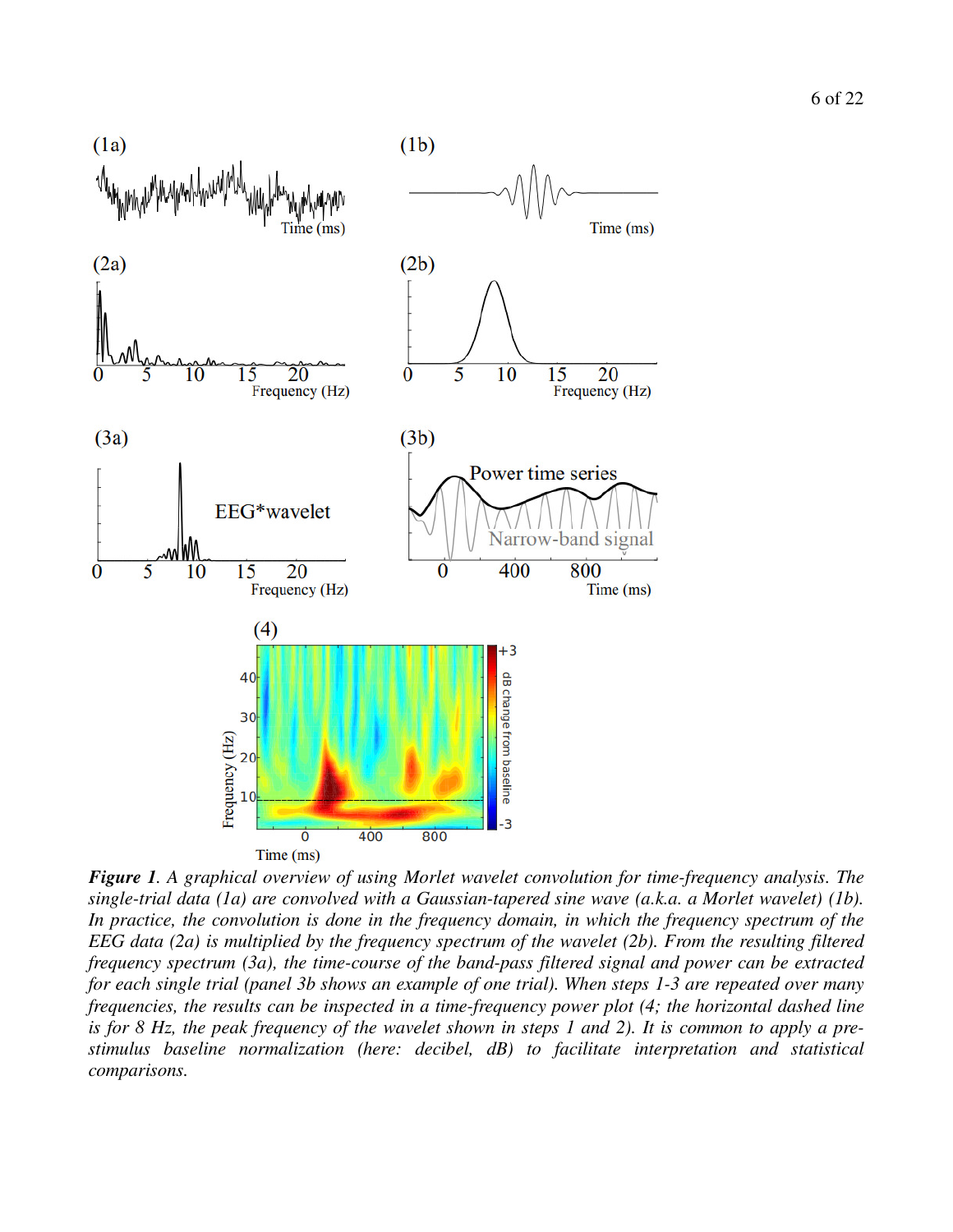# **Replication issues in time-frequency analyses**

Time-frequency-based analyses of cognitive electrophysiology data add several dimensions of complexity to replication attempts. Not only are the data transformed into a multi-dimensional space (typically, a time X frequency X electrode X condition space), but time-frequency analyses provide a new framework for additional and physiologically inspired analyses, including functional connectivity, cross-frequency coupling, and spatial multivariate analyses (often called MVPA in the fMRI literature). This increased complexity with many dependent variables makes replications a bigger challenge compared to, e.g., ERP-based studies, in which there is only a small number of dependent variables (typically just one).

This is not a fatal limitation, and we should embrace rather than shy away from the complexity of the brain. But this complexity also means that replications of time-frequency results require additional considerations.

The following sections contain brief discussions of important issues that limit or promote replications. They are listed roughly in chronological order of doing experiments, from experiment design to data collection and processing to analyses and reporting results.

# **Experiment design for time-frequency analyses**

Proper experiment design can improve scientific quality, reduce or prevent headaches during data analysis and publishing, and promote replications. For general discussions about experiment design in EEG, see Luck (2014) or Cohen (2014). Three specific points will be highlighted here.

1) First and most important: Design your experiments with replications in mind. This statement has two interpretations. First, when designing your experiment, keep in mind the possibility that other researchers will want to replicate your experiment and results. Furthermore, keep in mind that other researchers may ask for your experiment and analysis code. That should provide motivation to doublecheck code for errors and write clean and commented experiment and analysis code.

Second, whenever possible, try to incorporate replications of existing findings into new experiments. The reasoning behind this will be explained in a later section. Cognitive electrophysiology (and many other branches of science) needs to find a balance between replicating existing findings and producing new findings. This balance can be built naturally into research by ensuring that new experiments allow for replications and novel findings.

2) Think carefully about an appropriate time period for baseline normalization. For ERPs, baselining simply involves a linear subtraction of the pre-trial (or sometimes pre-response) average voltage value. For time-frequency power, however, a modification of this procedure is required for two reasons.

First, power (the amount of energy in a signal at each frequency) generally follows a "1/f" pattern, meaning that power decreases with increasing frequencies, typically in a supralogarithmic manner. Comparing power across frequencies therefore requires a nonlinear normalization—typically, decibel or percent change.

Second, because of temporal smoothing inherent in time-frequency analysis methods, a baseline period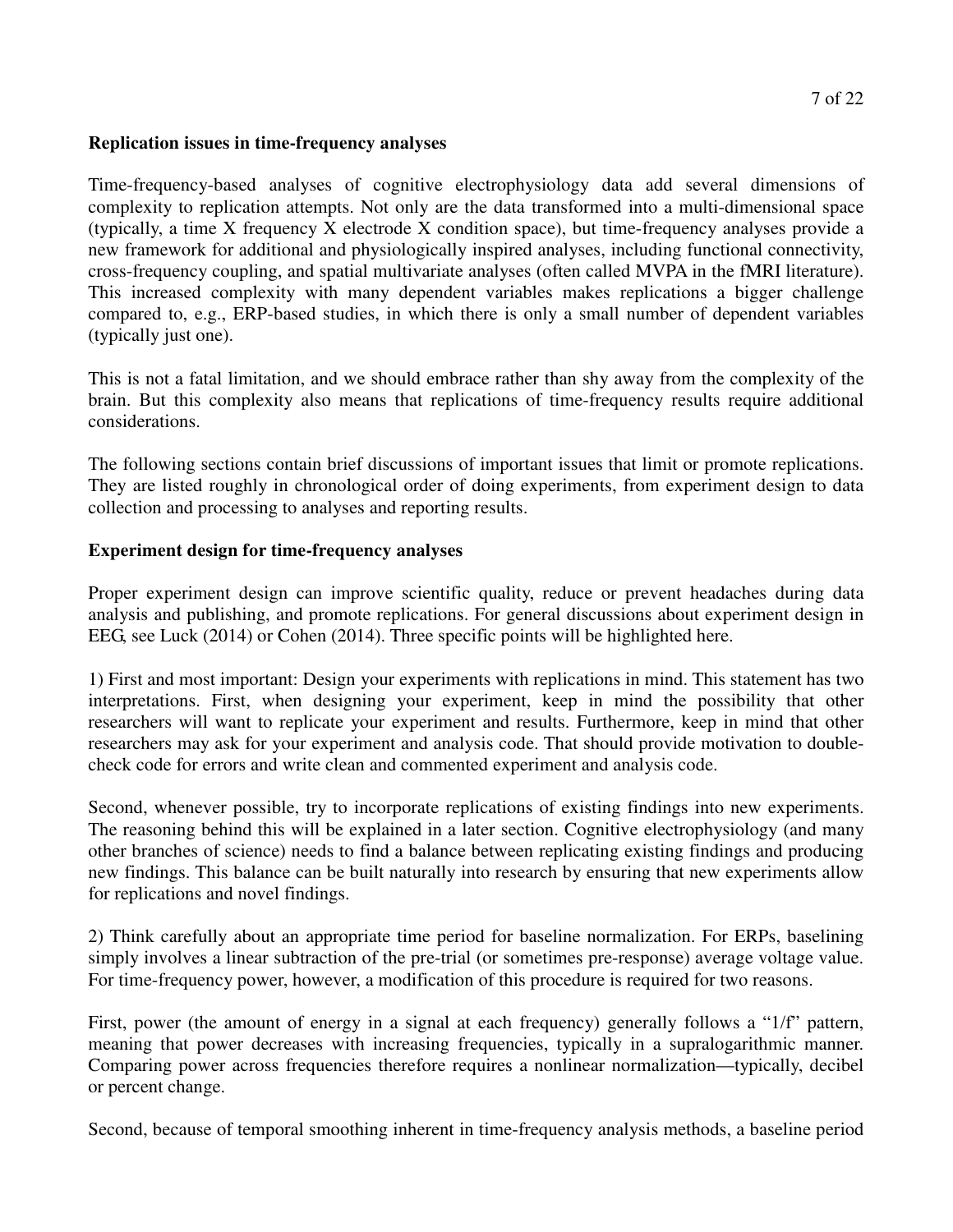that ends at time=0 is suboptimal because early post-stimulus activity may "leak" into the estimate of the baseline activity. In most situations, a pre-trial baseline period of -500 to -200 ms is sufficient. The choice of baseline should be considered during experiment design.

3) Have "enough" trials per condition and "enough" subjects. Unfortunately, it is difficult to give precise numbers that would be appropriate for all experiments, because it depends on the effect size and the quality of the data. As a general guideline, I recommend a minimum of 50 trials per condition per subject (ideally >100), and at least 20 subjects.

When possible, trial counts should be matched across experiment conditions. Trial count differences can lead to condition differences in signal-to-noise characteristics, and for some analyses including phase-based analyses, unbalanced trial counts can bias the results towards the conditions with fewer trials.

The appropriate trial count also depends on the frequency of interest and on the analysis parameters that are used. Low frequencies, and analysis parameters that involve more smoothing, generally produce higher signal-to-noise results and therefore may require fewer trials. Previous studies with similar experiment design and data analyses can be a guide, but piloting is nearly always the best way to estimate effect sizes.

In the pilot experiment, a few motivated subjects can perform the experiment using as many trials as they can tolerate. In the analyses, the reliability of the effects can be assessed using random subsets of trials. The minimum number of trials that reliably reproduces the effects observed with all of the trials can be taken as the minimum number of trials to produce a stable effect.

When data are acquired from living animals, be aware that there is a balance between a high trial count and engagement in the task. After too many trials, subjects may become disengaged or tired, and this may result in noisy data that only decreases statistical robustness and replicability. This is a greater danger in some populations such as children or patients.

# **Data preprocessing**

"Preprocessing" refers to all of the steps taken after the raw data are collected and before single-subject analyses are performed. Preprocessing steps generally include high-pass filtering (typically around .1 or .5 Hz), epoching around the events of interest, rejecting artifacts (discussed more below), and interpolating bad channels. Most preprocessing steps are fairly standard and arouse little concern about biases or procedures that could affect replication.

The exception is artifact rejection. Artifact rejection is necessary because the data contain noise that can adversely affect the results, and the noise must be attenuated or removed. Artifact rejection generally involves two steps: trial rejection and ICA (independent components analysis) subtraction. Despite some well-intentioned efforts to automate artifact rejection, I will argue below that the best artifact rejection procedure is manual, i.e., human-based and visually guided, and therefore unfortunately open to subjectivity.

The argument for automatic artifact rejection is understandable: An ideal data-cleaning method should be fast and easy to use, and should produce the same results regardless of whether a novice student or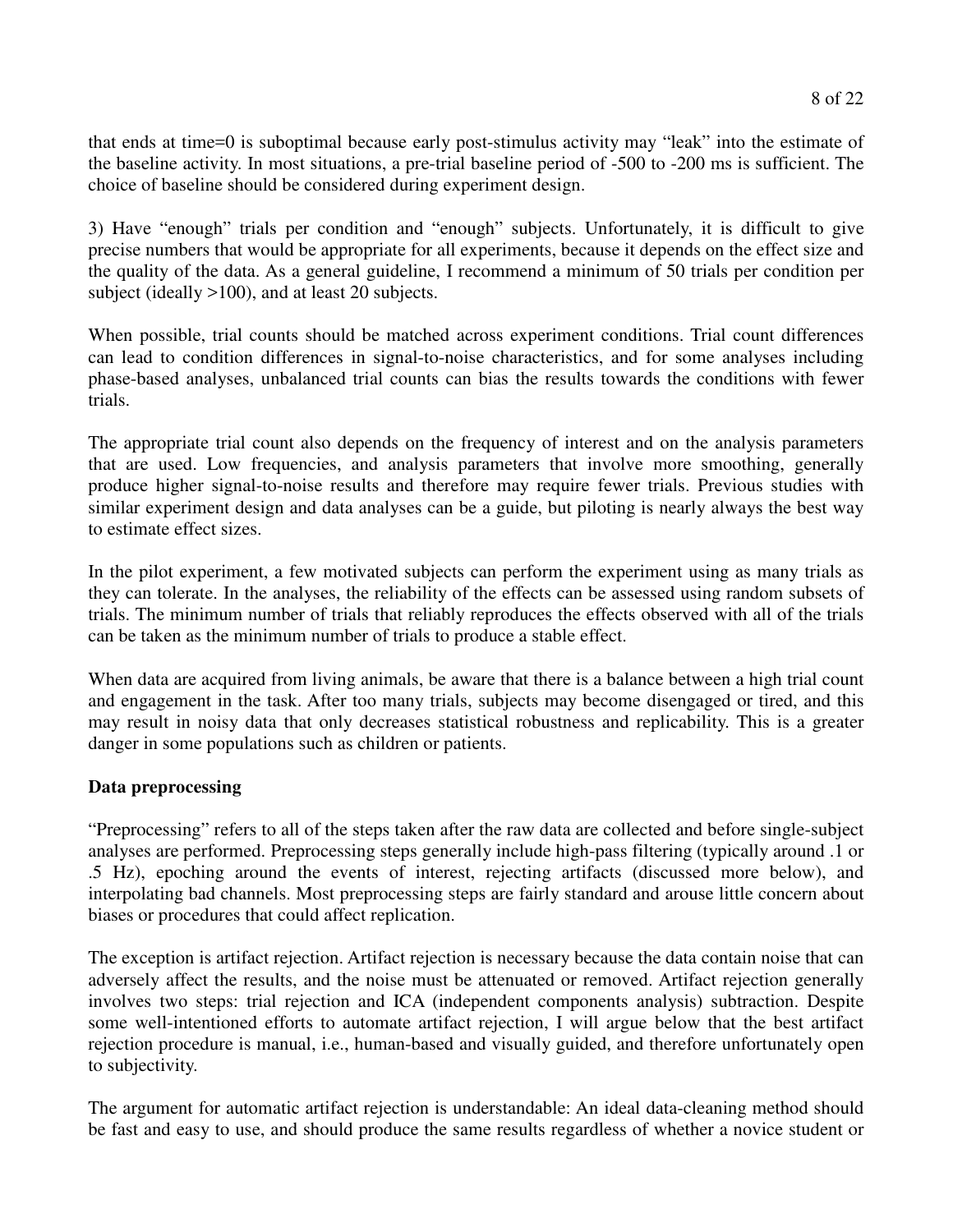seasoned researcher is handling the data, and regardless of how many times the data are processed.

The problem is that I and many other M/EEG researchers with whom I have spoken agree that automatic algorithms produce both Type-I and Type-II errors. That is, algorithms reject data that a human would include, and fail to reject data that a human would reject. Part of the problem is that the criteria for what is "signal" and what is "noise" may depend on the experiment, the data, and the planned analyses.

On the other hand, manual rejection is a source of subjectivity. Although some artifacts are obvious enough that anyone—or any computer—would remove them, other artifacts are not obvious, or are mixed in with signal, and two different individuals may remove somewhat non-overlapping parts of the data. It is also possible that the same individual would reject different parts of the same dataset when re-processing the data, e.g., in the morning vs. in the evening.

In my opinion, manual data cleaning is the lesser of two evils. A decent trade-off is to use automated procedures to flag trials or independent components for possible rejection, and a human can approve or veto each flagged epoch or component, as well as identifying unmarked data for rejection. Going through all of the raw data takes time, but if it is done carefully and meticulously, it needs to be done only once. Carefully inspecting data is the only way to ensure high data quality. I do not trust my own results until I have seen the raw data, and I hope other researchers feel the same.

Deciding which independent components to subtract from the data is another potential source of subjectivity. Components containing oculomotor artifacts (e.g., from blinks) are generally easy to find and safe to remove. Other components can be more difficult to make decisions about, because noisy components often contain some signal. Unless the noise is extreme, I recommend leaning on the side of not removing components. Thinking that EEG data can or should be noise-free is dangerous and incorrect, and it's better to leave some noise in than take signal out (extreme cases notwithstanding). When in doubt, ask a colleague to look at the component.

Given the inherent subjectivity in manual data cleaning, there should be a clear set of criteria that is applied to all datasets. Data cleaning is time-consuming and important, and yet can become boring. I encourage people not to clean more than 2-3 datasets per day. Exhaustion and frustration can change the criteria. One way to assess the subjectivity is to have two independent raters perform manual trial/ICA rejection on the same datasets, and measure inter-rater-reliability. This would promote identifications, discussions, and resolutions of differences in opinion of data rejection criteria. A systematic characterization of this reliability would be a welcomed addition to the literature.

Does this subjectivity translate to biases that make results more difficult to replicate? I think there is little cause for alarm here. It is important that the person doing the cleaning is blind to experiment condition and group assignment. One should not think "this trial is from condition 'A' and so therefore I should/shouldn't reject it." Cleaning the data prior to separating the epochs into each condition is a good way to ensure condition-blindness. If the experiment involves different groups (e.g., patients and controls), the person cleaning the data should see only arbitrary dataset identifiers and not group membership. Ideally, only one person should clean the entire dataset.

A common theme in discussions about data cleaning/analysis is that when the potential for bias is unavoidable, biases should be applied to all parts of the dataset to minimize the possibility of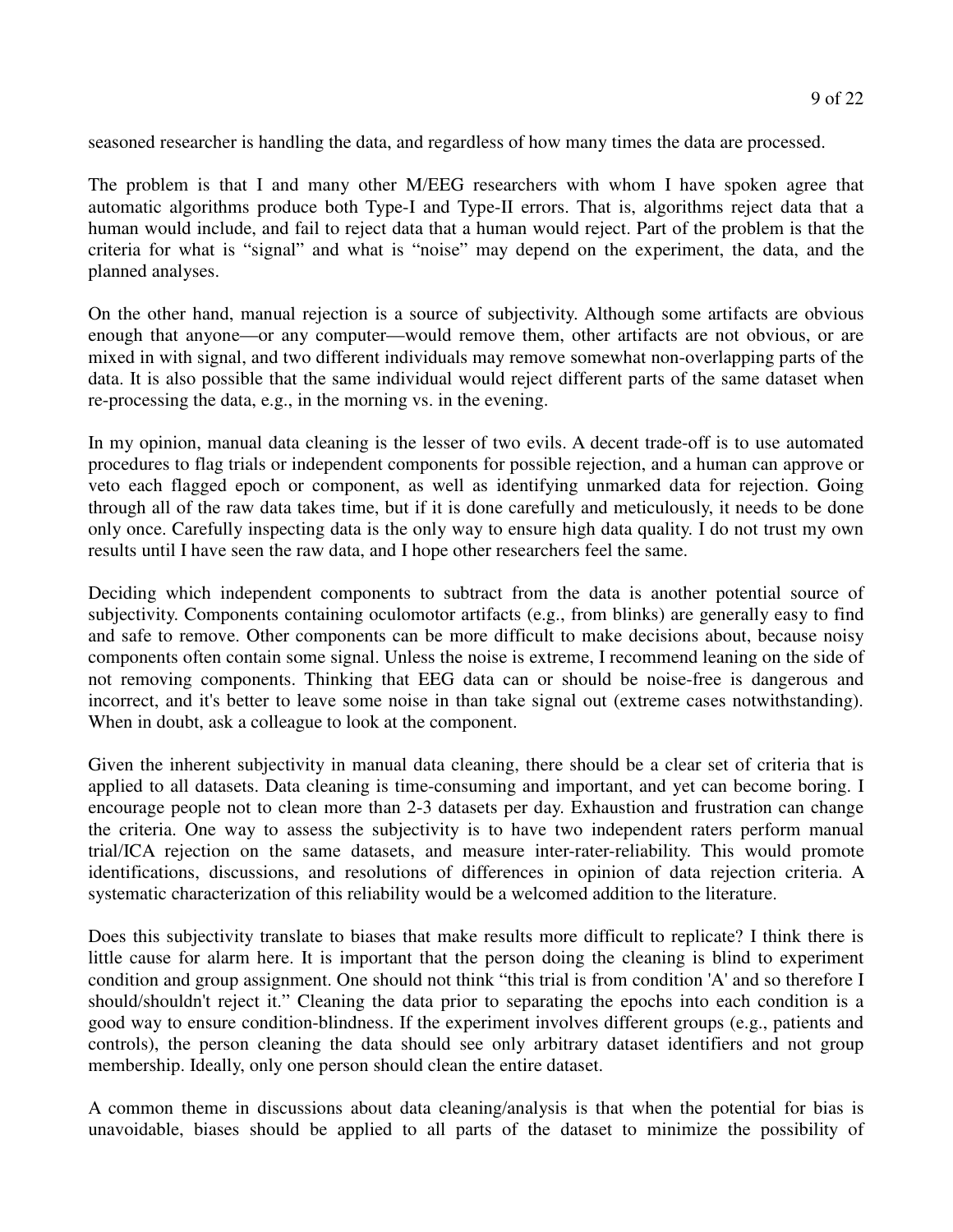systematically affecting condition or group comparisons.

### **Data analyses with toolboxes vs. custom-written code**

There are a few advantages of toolboxes: they are standardized and generally easy to use; they free the need to learn sufficient math and programming to implement the analyses on one's own; and they facilitate replications because the same functions can be used by different researchers (although functions and results may vary across toolbox or software versions).

On the other hand, only performing analyses that are available in toolboxes can be limiting. Most analysis toolboxes are developed by research groups, and their toolboxes are typically oriented to the kinds of data analyses preferred by those groups.

Thus, in practice, many researchers use a combination of custom-written code and toolbox functions, or sometimes entirely custom-written code.

Either way, there is no reason not to share code. There are now many websites that can be used to share code (in 2015, examples include github, google-code, figshare, and personal or lab websites). And code files are small and easy to transport digitally. This makes sharing code much easier than sharing empirical datasets, which can be hundreds of gigabytes.

Finally, sharing code has a hidden advantage beyond letting others replicate analysis methods. When someone knows that their analysis code may be seen and used by others, there is greater motivation for writing clean and commented code. And this in turn reduces the possibility of honest but careless programming errors. Mistakes are unavoidable in human endeavors, and strategies that help minimize mistakes should be embraced. Making code available also means that someone else will check your code and potentially find any mistakes. Of course, being notified that a programming mistake may have affected a published result is embarrassing and something we all want to avoid, but the progress of science is better served by catching and fixing mistakes.

# **Within-subject vs. group-level analyses**

Statistical analyses can be done at two different "levels," where "level" refers to what is considered the unit of data for statistical analysis. Within- subjects statistics (also called level-1) consider the trial to be the unit for analysis, while group-level statistics (level-2) consider trial-averaged data per subject to be the unit for analysis. Sometimes the term "single-trial analysis" is used in place of "within-subject analysis," but this is typically a misnomer because many trials are included in the analysis.

It is important to realize that within-subjects and group-level analyses have different goals and different interpretations. Within-subjects analyses provide information regarding the cross-trial variability of an effect relative to the magnitude of the effect; they provide no information regarding the generalizability of the effect to other subjects. Group-level analyses, on the other hand, provide information regarding the consistency of the direction of the effect across the group of subjects, and provide little information regarding the within-subject variability across trials. Figure 2 shows how within-subject and grouplevel analyses can be dissociable.

Within-subject analyses can be informative and should not be discouraged. They provide insight into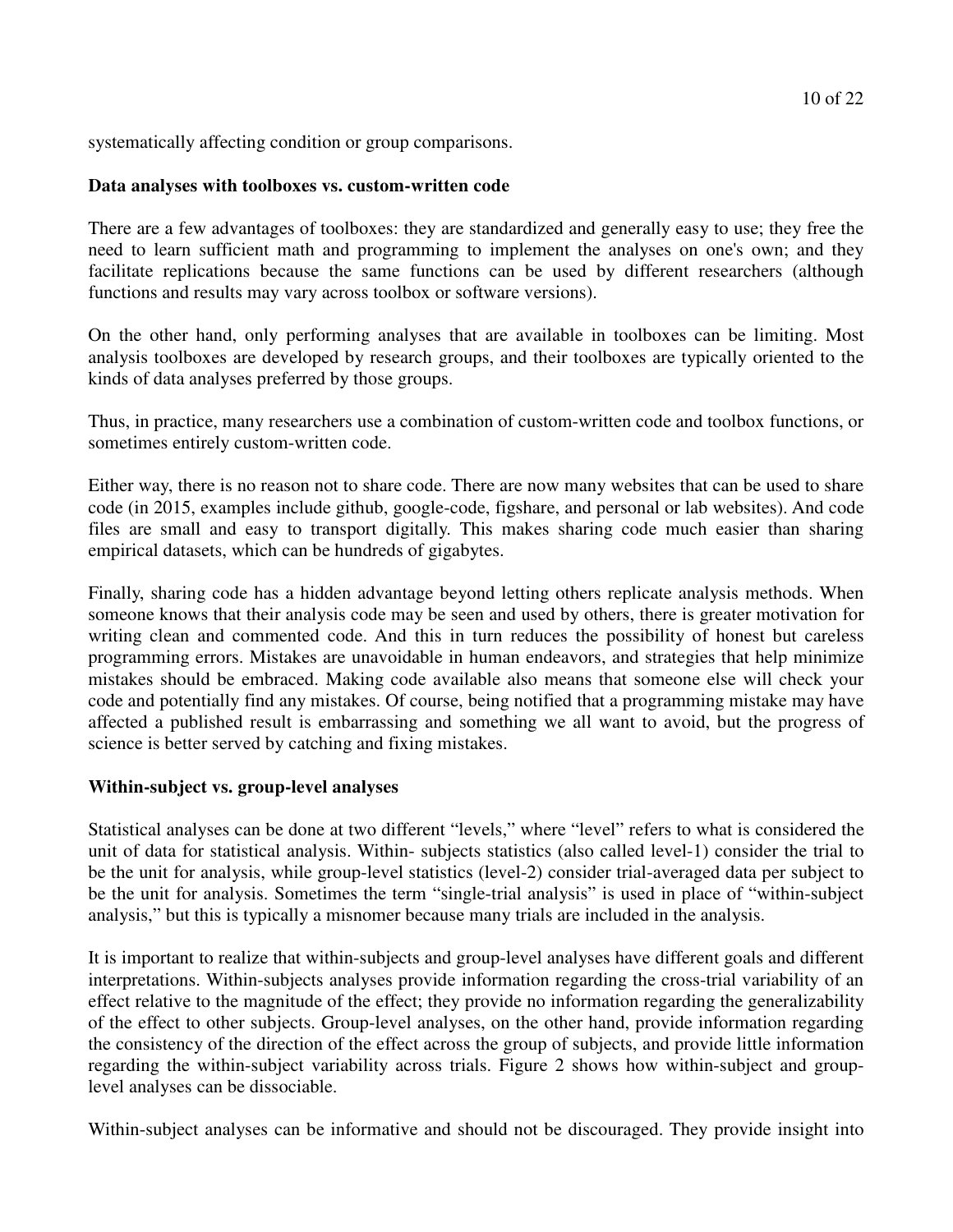the robustness of the effects (for example, by performing split-half replication, which may be impossible at the group level if there are too few subjects to create two groups), can be used to link EEG dynamics to behavior, and can be used to determine whether effects change in magnitude over time (as a function of practice or fatigue). In this sense, within-subjects analyses are complementary to group-level analyses.

In terms of reproducibility and replication attempts, group-level analyses are more relevant because they provide deeper insights into how likely the findings will generalize to individuals other than those from whom data were collected.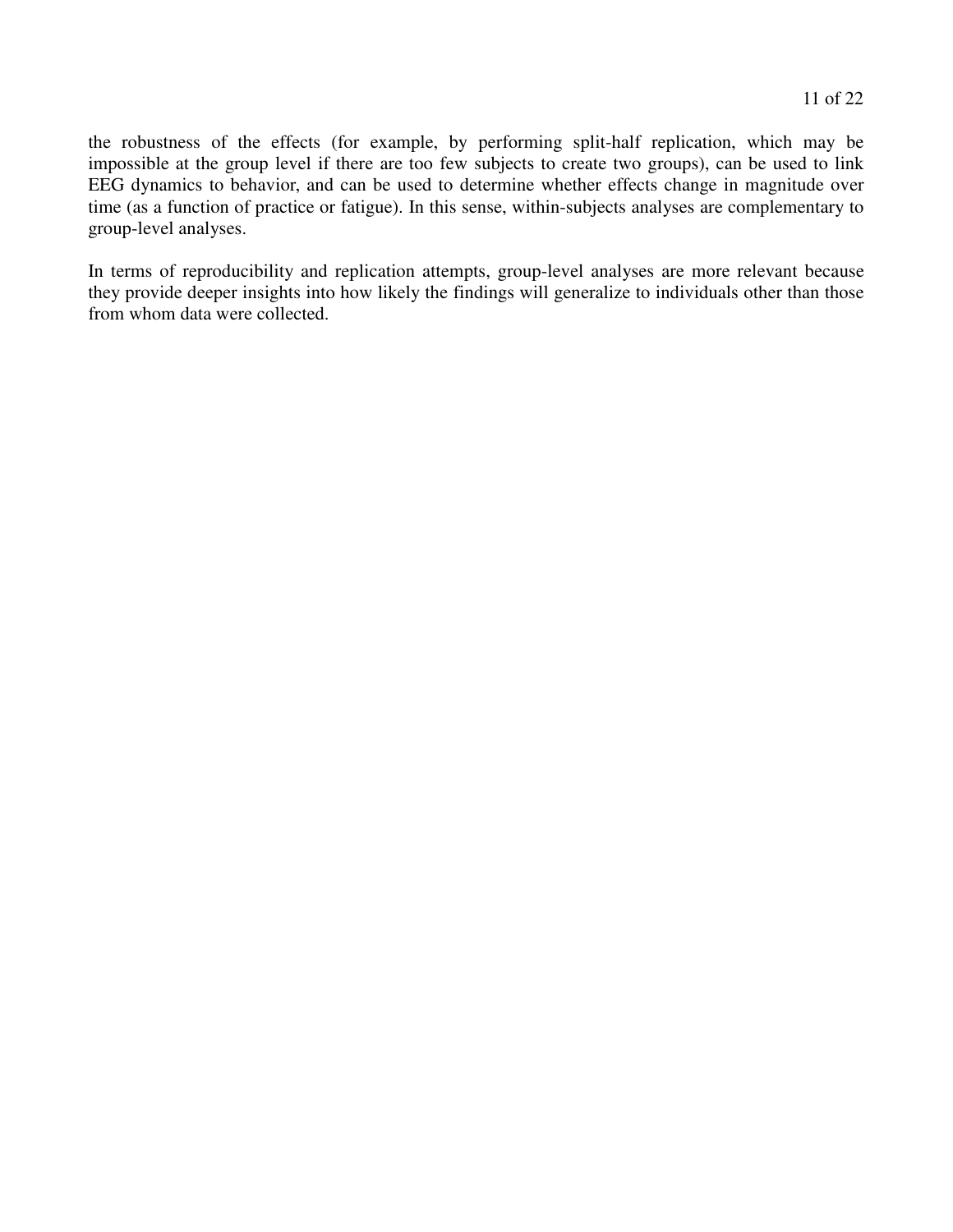12 of 22

Situation 1: Group and subject effects



Situation 2: Group effect, no subject effects



Situation 3: Subject effects, no group effect



*Figure 2. Within-subjects and group-level analyses can be dissociated and reveal different patterns in the data. In these simulated data, each x-axis tick corresponds to a subject, each dot corresponds to a trial, and the short horizontal bars correspond to the average of trials within each subject. The dashed horizontal line corresponds to zero. An "effect" here refers to the trial-average being significantly different from zero. In situation 1, the effect is significant within each subject and at the group level. In situation 2, no individual subject exhibits a statistically significant effect due to high variability relative to the effect size (distance of the average across dots from the zero line), but because the trial-average effect is consistently above zero, the group-level effect would be significant. In situation 3, each subject individually exhibits a significant effect but there is no significant group effect. There could be a group effect if the cause of the variability is known, for example if subjects 2 and 5 received a medication and subjects 1, 3, and 4 received placebo.*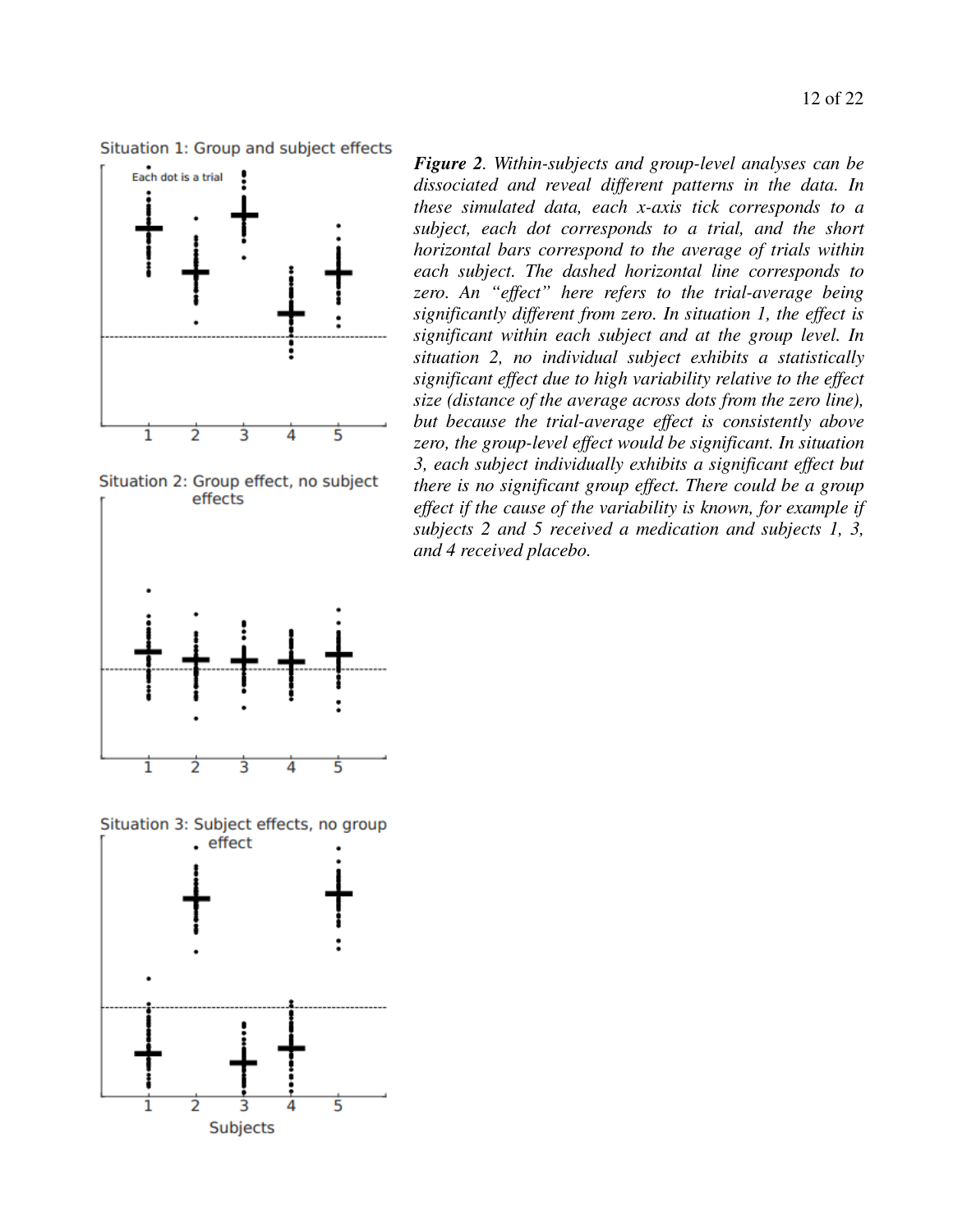# **Selecting data from subject-specific vs. subject-average regions-of-interest**

Group-level analyses generally involve pooling data over subjects and testing for significance within defined time-frequency-electrode windows. There is a strong—and typically unstated—assumption in group-level analyses, which is that there is no meaningful variability in temporal-spatial-spectral localization across subjects. That is, group-level analyses assume that, for example, activity from 8-10 Hz and 200-500 ms at electrode Pz reflects the same process for all subjects.

This is a questionable assumption. For example, there are considerable individual differences in peak frequency (Haegens et al. 2014), which are related to a combination of genetics (Posthuma et al. 2001), neurochemical factors (Muthukumaraswamy et al. 2009, but see Cousijn et al. 2014 for a nonreplication), age (Polich 1997) and so on. This issue is relevant for replications, because to the extent that meaningful individual differences are ignored, statistical power is reduced and replication attempts are less likely to be successful.

On the other hand, that the approach of taking the same time-frequency-electrode window for all subjects is nearly ubiquitous in the cognitive electrophysiology literature demonstrates that the assumption is, to some extent, viable. The main advantage of selecting a common window is that it helps account for individual variability in temporal-spatial-spectral characteristics. This is a similar justification for why some temporal-spectral smoothing is beneficial.

There are two alternative approaches that may increase statistical sensitivity by incorporating individual variability in brain functional and structural anatomy. One approach is to select electrodes and/or time-frequency windows for each subject. As long as the data selection method is independent of the intended statistical contrast, circular inferences (a.k.a. double-dipping) can be avoided (Kriegeskorte et al. 2009; Cohen 2014). A second approach is to use weighted averaging techniques to combine data across all electrodes. This approach includes methods such as ICA, joint decorrelation, generalized eigenvalue decomposition, principle components analysis, and machine-learning techniques (Onton et al. 2006; Garcia et al. 2013; de Cheveigné and Parra 2014; Haufe et al. 2014). In these analyses, an electrode weighting matrix is defined based on statistical characteristics of each subject's data. Group analyses based on these weighted averages might be more sensitive than using the same electrode for all subjects.

# **New analysis methods**

Data analysis methods development is an important subdiscipline of cognitive electrophysiology. Methods development is necessary because EEG data are multidimensional and we lack a complete understanding of how EEG dynamics are generated by and related to neural dynamics. The burden of benefit, however, should be greater for those developing new methods relative to those using established methods. New data analysis methods should be justified by their relationship (even if speculative) to neurophysiology, and there should be clear and demonstrated advantages over existing methods. Furthermore, analysis code should always be made available so non-experts can evaluate and use the new methods (this seems like too obvious a point to mention, but many methods papers report only equations and do not provide implementations).

# **Show data**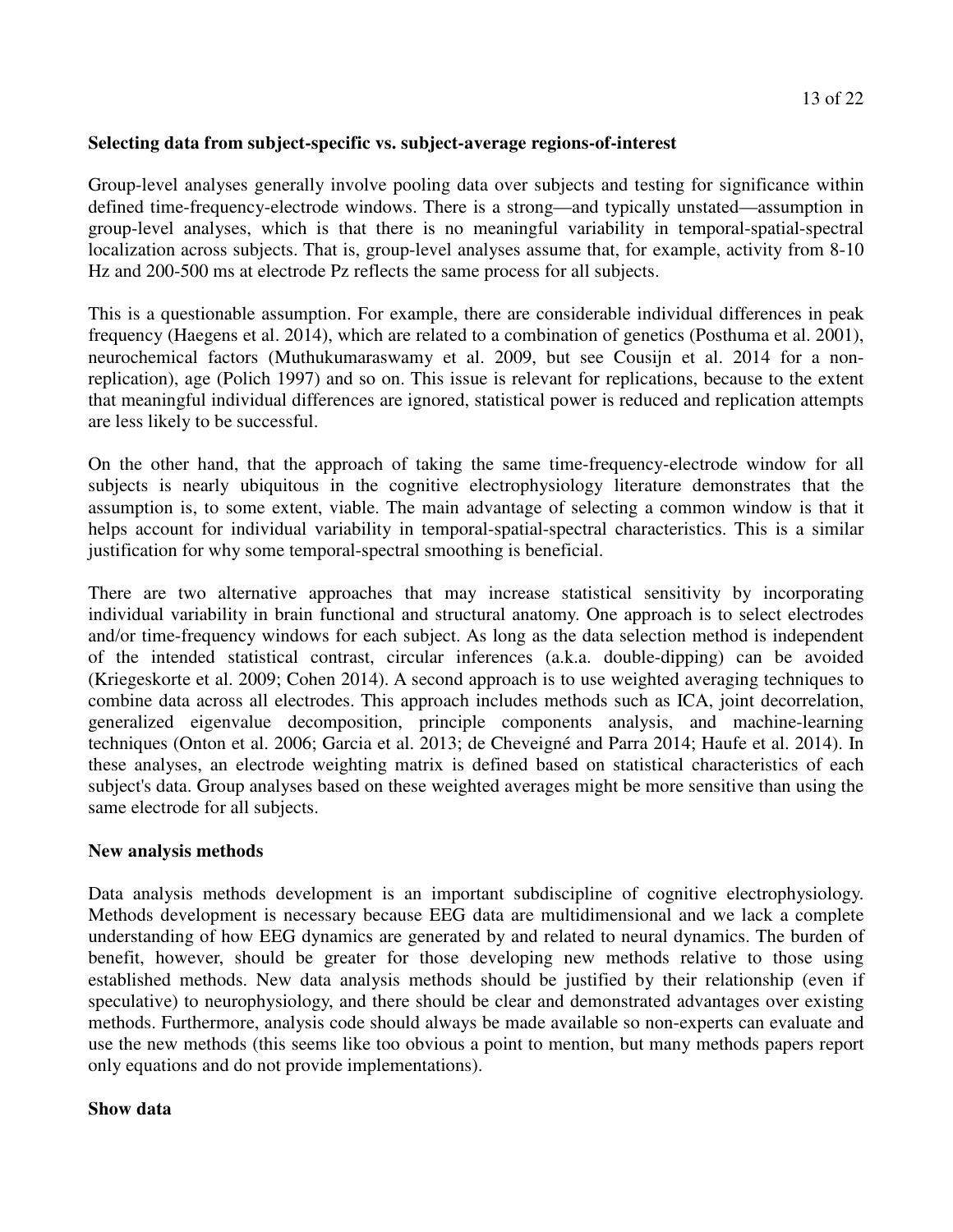Needless to say, results can be evaluated only if they are shown. There are two reasons to show data in figures. First, it will help determine whether the effect is specific to a certain time-frequency-electrode window. The interpretation of a finding depends in part on whether the effect is localized in time, frequency, and space. Second, showing data will allow readers to visually inspect a richer portion of the results. This may lead to additional task-related dynamics that were not specified by the hypotheses, and will facilitate subsequent replications. This is particularly important for new investigations when the time-frequency characteristics are not well established.

It is the authors' responsibility to create figures that illustrate a sufficient amount of data. And reviewers should not hesitate to ask authors during revisions to include additional time-frequency or topographical plots. On the other hand, we must recognize that it is impossible to show all results: Showing time-frequency plots from electrodes that have no task response will only lead to confusion and overwhelm the reader with plots. An example of how to show time-frequency results is presented in Figure 3. More generally, authors and reviewers can use the following list of questions when producing and evaluating figures (adapted from page 514 in Cohen, 2014).

- What is the main message of the figure?
- Does the figure convey one idea, several related ideas, or several different ideas?
- Can you easily discern which lines/bars/plots correspond to which conditions/groups/ analyses?
- Can you easily distinguish the significant results from the nonsignificant results?
- Is the color necessary, helpful, or annoying?
- Will the figure be interpretable when printed in grayscale?
- Can the figure be interpreted on its own, or do you need to read the text to understand it?
- Is the figure legend clear and understandable without reading the text?

• For time-frequency plots, are there important results that are cut off by the limits of the plot? If so, the plot should be recreated to show where the key findings start and stop in time and in frequency (and, if relevant, in space).

It is difficult to understand why authors choose to show little data. Too often, the figures show a highly processed abstraction of the results without showing the necessary steps before getting to that point. It is likely that you have had the experience of thinking that, for example, the paper's figure 2 was step 6 of an analysis pipeline, and steps 1-5 are not shown. This is really to the paper's detriment: Sparsity of results make papers more easily criticized and more easily forgotten, and therefore less likely to be cited.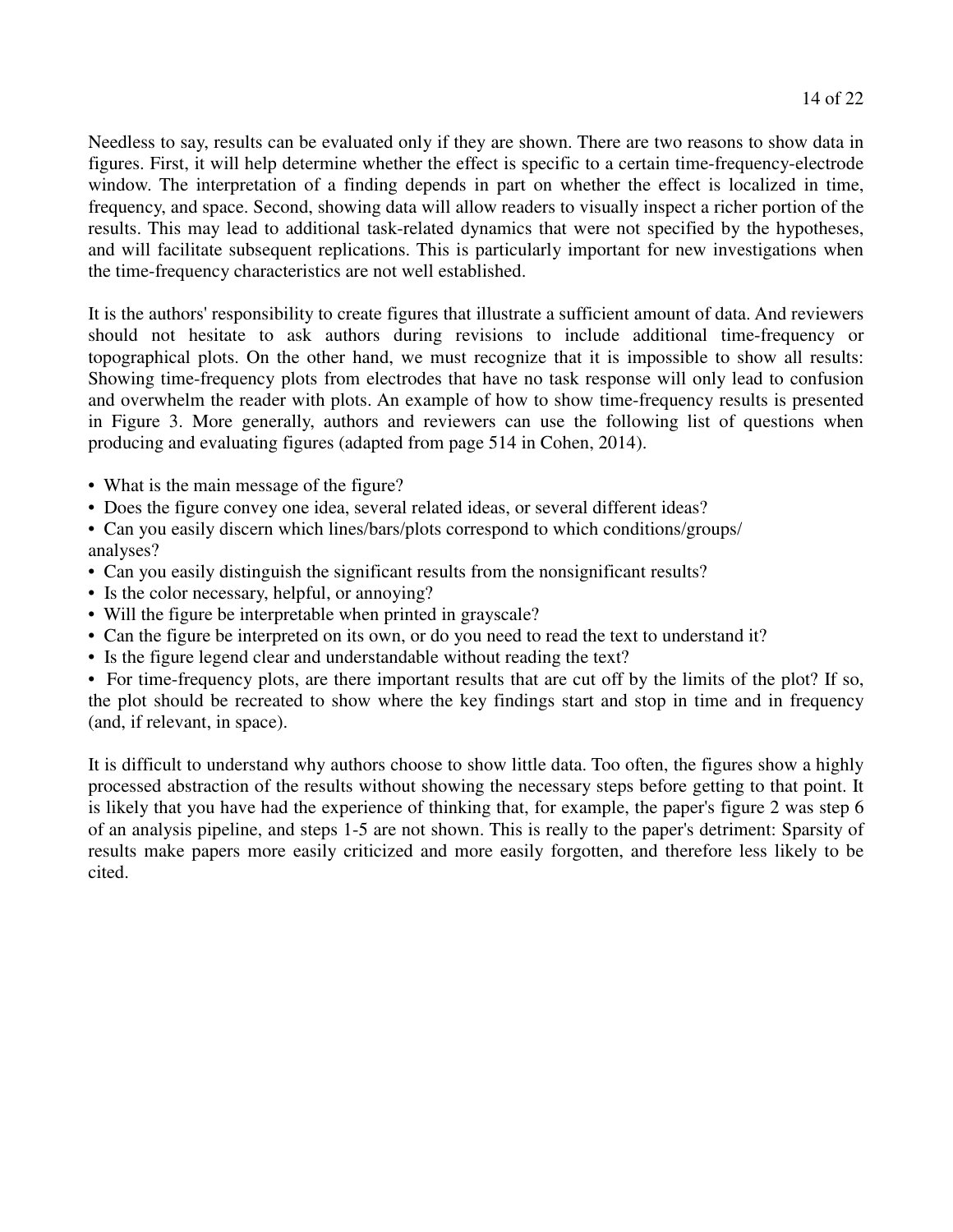

*Figure 3. An example of how to show time-frequency results in a figure. These two images (topographical map and time-frequency plot) show power over time, frequency, and space. The timefrequency plot is take from the electrode with a star (Pz), and the topographical map is taken from the power data averaged in the time-frequency window indicated by the black box. This is not the only appropriate way to show such data, but rather is one illustration of how to show the rich dynamics revealed by time-frequency-based analyses.*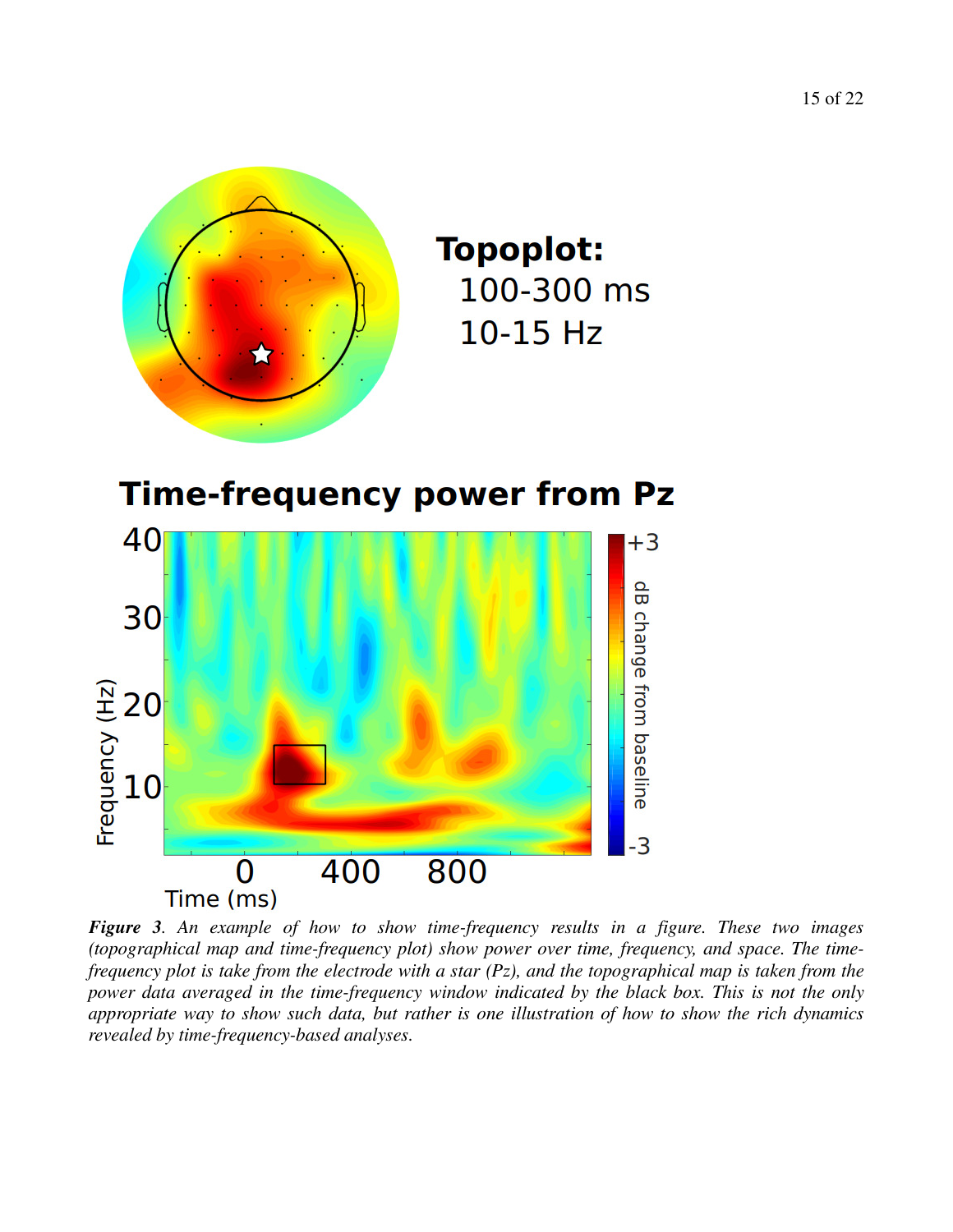#### **Inconsistent terminology**

One issue that impedes replication and causes confusion is inconsistent terminology. Inconsistent terminology means that different terms can refer to the same analysis, and the same term can refer to different analyses. One example is time-frequency power. The power of a frequency-band-specific signal is the squared amplitude of the analytic signal, and can be conceptualized as the trough-to-peak distance for sinusoidal processes. The term "power" is widely accepted in engineering and in physics. In cognitive electrophysiology, on the other hand, various terms are used, including synchronization, representation, spectral perturbation, activation, and ERD and ERS (event-related synchronization and desynchronization). I don't know what motivated this terminological proliferation, but it impedes direct comparisons across findings and research groups. "Synchronization" is a particularly poor term, because it can refer either to the power within a single electrode, or to a measure of functional connectivity across different electrodes.

Ideally, there should be a one-to-one mapping between the name of a method and the math behind that method. Consider, for example, the terms correlation, ANOVA, and factor analysis. There is no ambiguity about which sets of equations are employed when someone says that he performed an ANOVA. In cognitive electrophysiology, if someone says that there was an increase in alpha synchronization, without further interrogation it is unclear whether that person means an increase in power or phase-based connectivity. This is an important distinction because these two analyses have very different interpretations, putative neurophysiological origins, theoretical implications, and methodological concerns.

Unfortunately, the situation is unlikely to improve any time soon, in part because many researchers continue to use their own terminology for the sake of internal consistency, and in part because some researchers seem unconcerned about terminological inconsistencies. Realistically then, it is more important to write clearly what analyses were used and to describe how the analyses were done. Ambiguous terms like "synchronization" and "time-frequency response," if used, should be clearly and carefully defined in the Methods section.

# **Preregistered reports**

Preregistration is a model for scientific publishing in which authors essentially have the Methods section peer-reviewed prior to starting the study, and once approved by reviewers and editors, the manuscript is in-principle accepted provided the experiment is conducted along the lines of the approved manuscript.

It is difficult to argue against this being a good model of scientific communication. Scientists should be rewarded for their ability to think and reason critically and carefully, for their ideas and hypotheses, and for being able to anticipate the analyses that best test their initial hypotheses. Preregistered reports also allow for unplanned, post-hoc, and exploratory analyses, so long as those analyses are clearly indicated as being post-hoc in the final paper.

Preregistered reports increases pressure on scientists to think carefully and critically about their hypotheses and analyses, while reducing pressure to spin a story around getting and selling "sexy" results. At present, only a few peer-reviewed journals offer preregistered reports (in 2015, the journal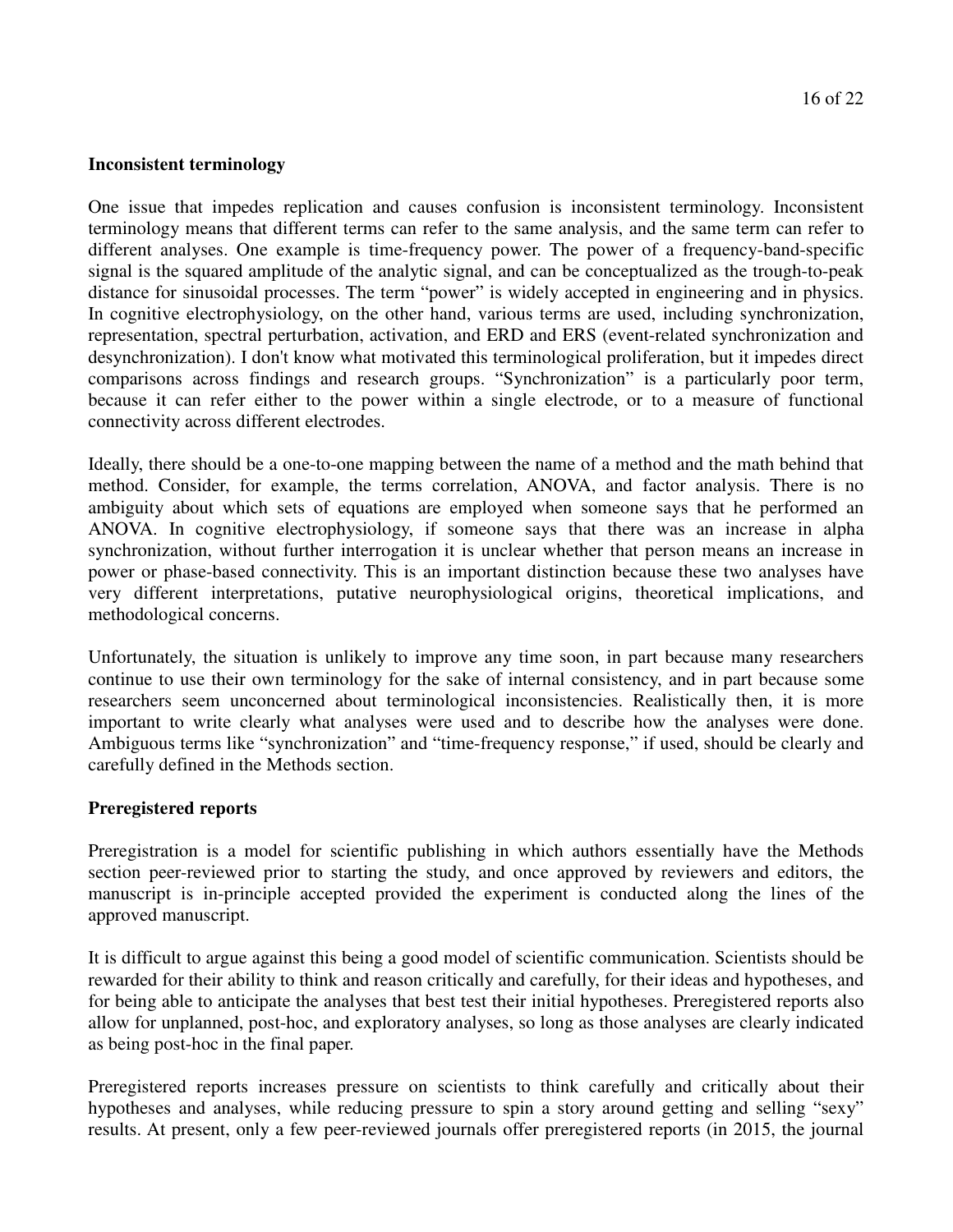*Cortex* is the most frequently mentioned in this context).

# **Report null results**

If you see an exciting finding in one paper but have not seen it replicated in other papers, it is difficult to know why. It could be that other people have tried and failed to replicate the finding but did not publish it (the "file drawer phenomenon"), or it could simply be that no one has tried to replicate it.

Not publishing null results when there were no serious flaws in the experiment or analyses should be considered a minor violation of scientific ethics, for two reasons. First, scientific progress comes not only from knowing which hypotheses and theories are confirmed; progress also requires knowing which hypotheses and theories need to be revised or abandoned. Publishing only positive results and hiding null results supports only the first stream of scientific progress.

Second, not publishing null results can waste the time of other researchers. Who knows how many times the same experiment has been attempted by different groups, independently of each other and unbeknownst to each other because most people refuse to publish (and sometimes even to talk about) valiant scientific efforts that produce null effects. I'll share a personal experience with this situation: A student and I conducted a study on visual flicker and response conflict processing. The study was welldesigned, well-thought-through, and the quality of the behavioral and EEG data was high. But we found no support for our hypotheses, and the study went unpublished. A few years later a colleague from a different university mentioned to me their repeated but unsuccessful attempts at a similar experiment that were never published. Our independent but collective failures to publish good science with null results translated into wasted time testing ideas that other researchers had demonstrated are unlikely to succeed.

Null findings are difficult to publish in peer-reviewed journals, particularly high-impact and "luxury" journals that often use media-friendly titles and author lists as considerations for acceptance. Fortunately, the growing use of online repositories such as arXiv.org and bioRxiv.org, as well as blogs and other non-peer-reviewed online sources, allow more findings to be available to the scientific community. The aforementioned study from my student and me is now posted on bioRxiv (Cohen and Steel 2014). Unfortunately, these outlets are generally not listed in pubmed.com or other scientific search engines, but can be found using internet searches. But null findings will be more likely to be published in peer-reviewed journals when bundled with additional analyses, as discussed in the next section.

# **Increasing replications in cognitive electrophysiology**

As described earlier, there are multiple sources of pressure in science against replications and towards novel findings. But replications are important. In my opinion, attempts to focus entire research plans or careers on replications is not a viable or sustainable long-term strategy, because few researchers are willing to dedicate their time entirely to replications. Instead, a more realistic and sustainable strategy is to combine replications and novel results into the same experiments and the same publications.

Electrophysiology is advantageous in this approach. Because EEG provides rich and multivariate datasets, replicating an EEG study need not be as dry as replicating experiments with a small number of dependent variables. That is, the replication itself could be only one part of the Results section.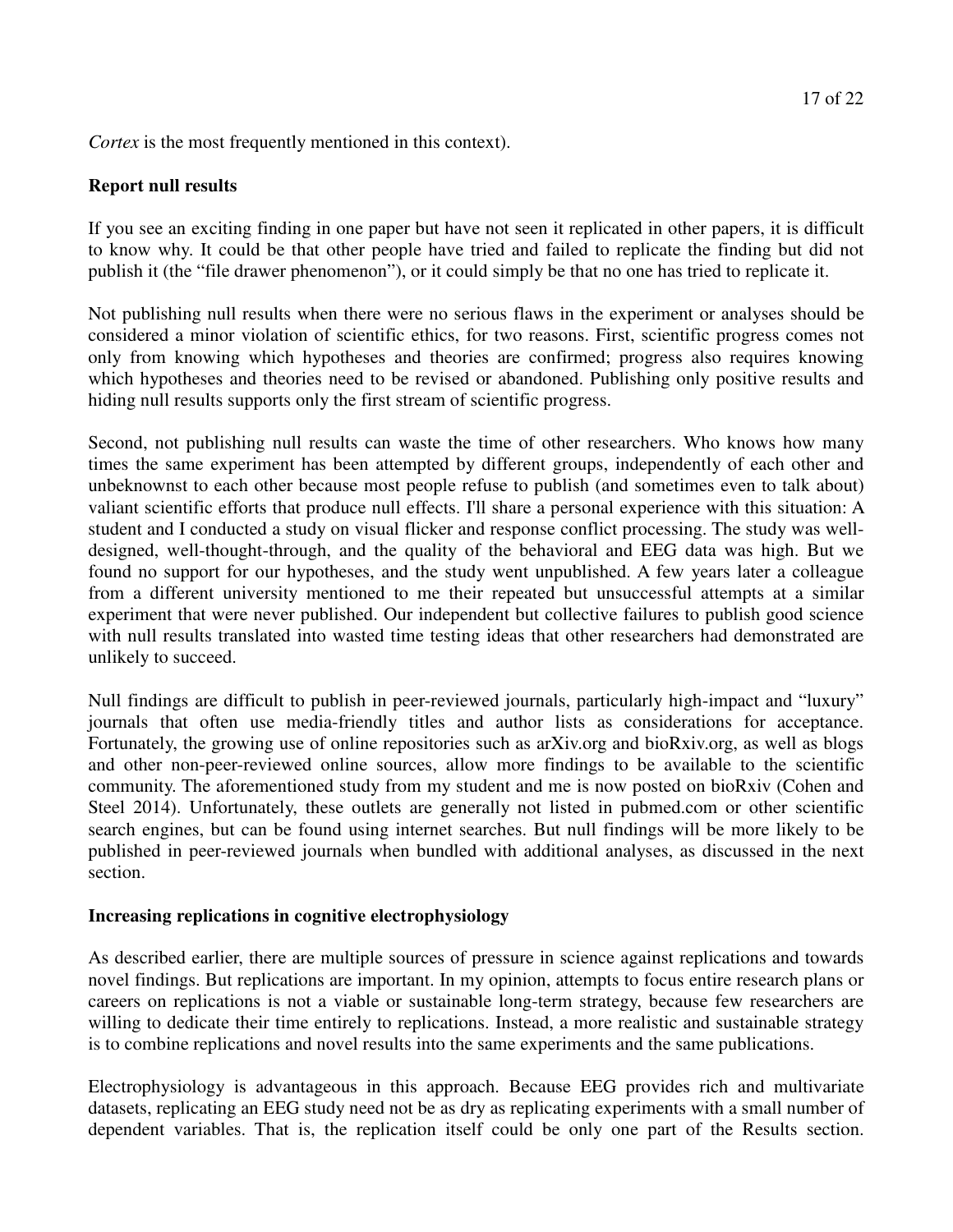Additional analyses can then be performed to help contextualize the original findings, to link the findings to other areas of the literature, and to perform novel analyses not previously reported. If the original findings are not replicated, additional analyses can be performed to investigate why the original results were not replicated, for example by selecting a subsample of subjects who exhibit some particular behavioral effect.

Attempts to replicate a result need not be driven by a lack of trust in the original authors. Furthermore, failures to replicate do not imply that the original authors were lying or that they manipulated their data. Of course, we all hope that our findings will generalize and replicate in other studies, but it is inevitable that some findings in the literature are statistical false alarms, or are limited to a narrow population or specific experiment design. It is important for progress in cognitive electrophysiology (and science more generally) to determine which findings are overinterpreted and which are more stable, and we must all take some responsibility to work towards this goal.

#### **Conclusion and outlook**

The branch of cognitive electrophysiology that is focused on linking M/EEG data to neurophysiology and brain computations underlying cognition has grown from inception to infancy, and continues to produce large amounts of rich, multivariate, and multidimensional data. The purpose of this paper is to contribute to nascent and ongoing discussions about how to make sure that our field is building a corpus of reproducible results.

There is a plurality of opinions about the current publishing system—ranging from leaving it as-is to completely over-hauling or even abandoning it. In my opinion, radical proposals to make qualitative changes to how science is conducted and published will be met with friction and are unlikely to succeed. Given how interwoven our current system is in career evaluations, grant proposals, etc., I believe that the best strategies to promote replicable research will involve positive adjustments to existing research practices, including publishing null results, making analysis scripts and data available, and balancing replications and novel findings in the same publication.

Looking back on this paper and recalling the related discussions I have had on this topic with colleagues, this area of science is too young and too exploratory to impose strict rules on what can and cannot be done in experiments or with data. Cognitive electrophysiology has a "wild-west" feel to it, and this should be embraced rather than discouraged.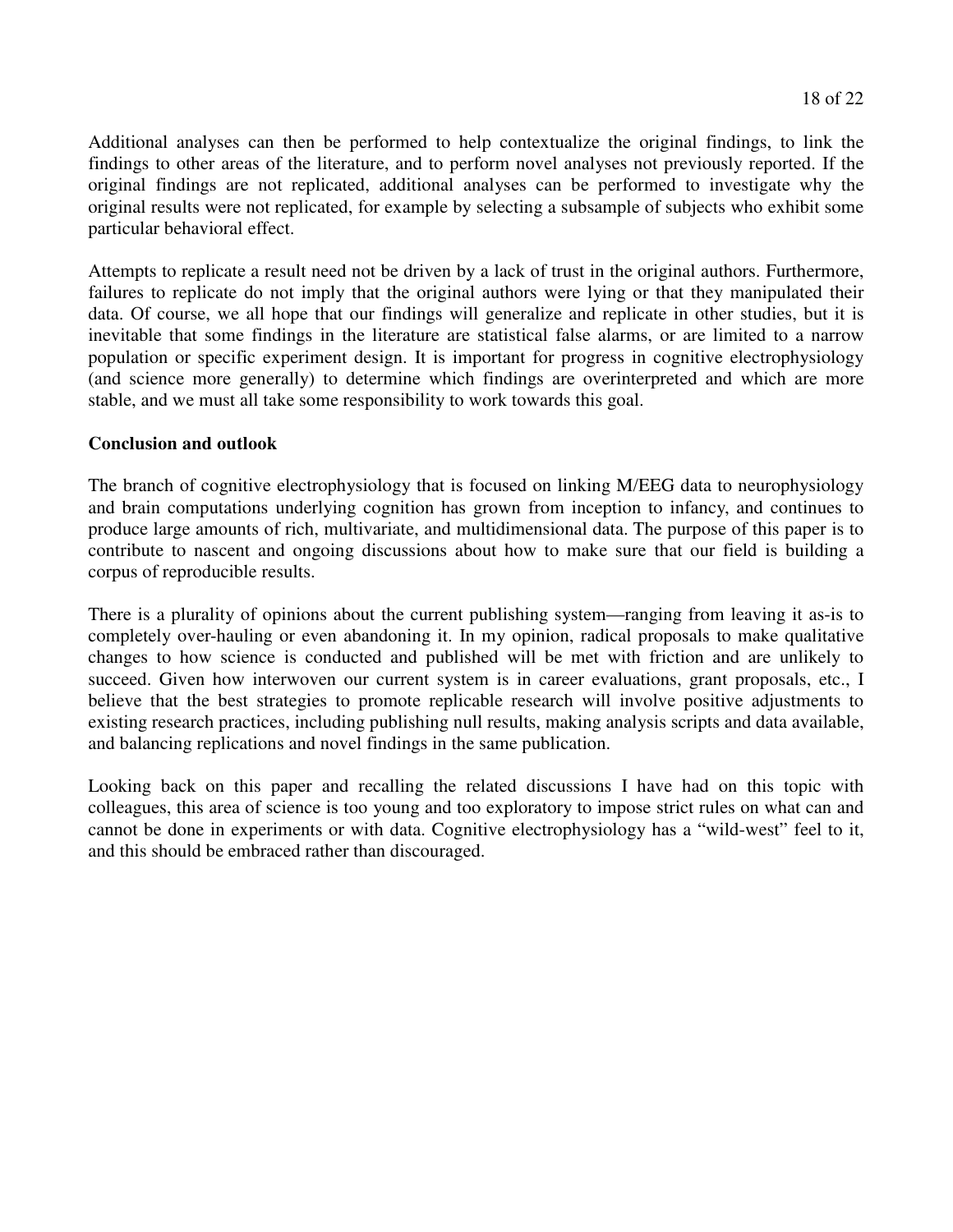# **References**

Buzsáki G, Draguhn A. Neuronal oscillations in cortical networks. Science [Internet]. 2004 Jun 25 [cited 2014 Apr 28];304(5679):1926–9. Available from: http://www.ncbi.nlm.nih.gov/pubmed/15218136

Buzsáki G, Logothetis N, Singer W. Scaling brain size, keeping timing: evolutionary preservation of brain rhythms. Neuron [Internet]. 2013 Oct 30 [cited 2013 Nov 6];80(3):751–64. Available from: http://www.ncbi.nlm.nih.gov/pubmed/24183025

Buzsáki G, Moser EI. Memory, navigation and theta rhythm in the hippocampal-entorhinal system. Nat Neurosci [Internet]. 2013 Feb [cited 2014 Jul 11];16(2):130–8. Available from: http://www.pubmedcentral.nih.gov/articlerender.fcgi?artid=4079500&tool=pmcentrez&rendertype =abstract

de Cheveigné A, Parra LC. Joint decorrelation, a versatile tool for multichannel data analysis. Neuroimage [Internet]. 2014 Sep [cited 2014 Jul 15];98C:487–505. Available from: http://www.ncbi.nlm.nih.gov/pubmed/24990357

Cohen MX. It's about Time. Front Hum Neurosci [Internet]. 2011;5(January):2. Available from: http://www.pubmedcentral.nih.gov/articlerender.fcgi?artid=3025647&tool=pmcentrez&rendertype =abstract

Cohen MX. Analyzing Neural Time Series Data: Theory and Practice. Cambridge: MIT Press; 2014.

Cohen MX, Gulbinaite R. Five methodological challenges in cognitive electrophysiology. Neuroimage [Internet]. 2013 Aug [cited 2013 Aug 20];85:702–10. Available from: http://dx.doi.org/10.1016/j.neuroimage.2013.08.010

Cohen MX, Steel FW. Pre-trial exogenous visual flicker does not affect behavioral or EEG signatures of conflict processing. bioRxiv [Internet]. 2014 May 5; Available from: http://biorxiv.org/content/early/2014/05/05/004747.abstract

Cousijn H, Haegens S, Wallis G, Near J, Stokes MG, Harrison PJ, et al. Resting GABA and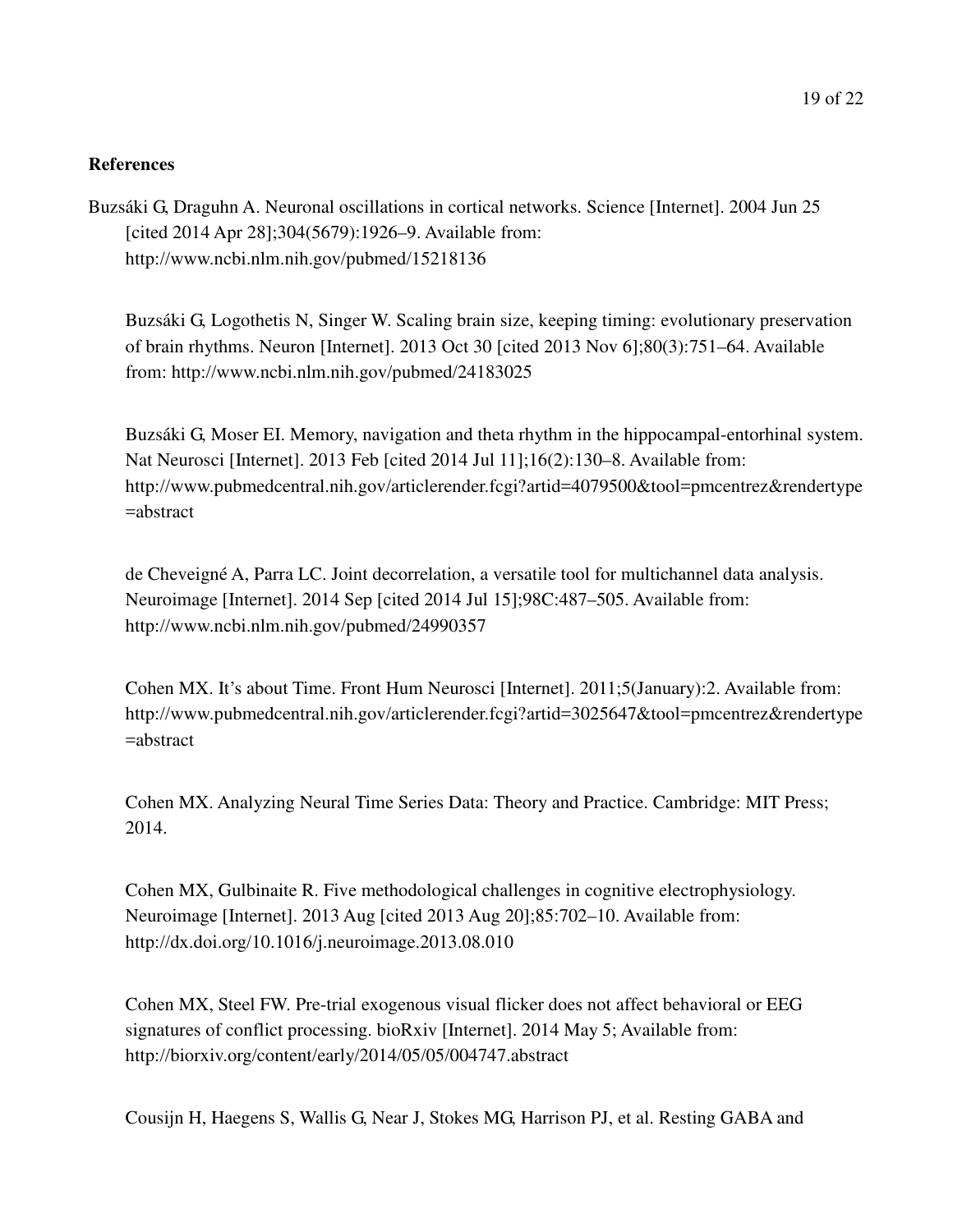glutamate concentrations do not predict visual gamma frequency or amplitude. Proc Natl Acad Sci [Internet]. 2014 Jun 9 [cited 2015 Oct 22];111(25):9301–6. Available from: http://www.pubmedcentral.nih.gov/articlerender.fcgi?artid=4078853&tool=pmcentrez&rendertype =abstract

Eyherabide HG, Rokem A, Herz AVM, Samengo I. Bursts generate a non-reducible spike-pattern code. Front Neurosci [Internet]. 2009 May [cited 2013 Sep 5];3(1):8–14. Available from: http://www.pubmedcentral.nih.gov/articlerender.fcgi?artid=2695386&tool=pmcentrez&rendertype =abstract

Fries P. A mechanism for cognitive dynamics: Neuronal communication through neuronal coherence. Trends Cogn. Sci. 2005. p. 474–80.

Garcia JO, Srinivasan R, Serences JT. Near-real-time feature-selective modulations in human cortex. Curr Biol [Internet]. 2013 Mar 18 [cited 2015 Oct 23];23(6):515–22. Available from: http://www.pubmedcentral.nih.gov/articlerender.fcgi?artid=3608396&tool=pmcentrez&rendertype =abstract

Haegens S, Cousijn H, Wallis G, Harrison PJ, Nobre AC. Inter- and intra-individual variability in alpha peak frequency. Neuroimage [Internet]. Elsevier B.V.; 2014 Feb 6 [cited 2014 Feb 19];1–10. Available from: http://www.ncbi.nlm.nih.gov/pubmed/24508648

Haufe S, Meinecke F, Görgen K, Dähne S, Haynes J-D, Blankertz B, et al. On the interpretation of weight vectors of linear models in multivariate neuroimaging. Neuroimage [Internet]. 2014 Feb 15 [cited 2015 Jul 7];87:96–110. Available from: http://www.ncbi.nlm.nih.gov/pubmed/24239590

Jensen O, Mazaheri A. Shaping functional architecture by oscillatory alpha activity: gating by inhibition. Front Hum Neurosci [Internet]. 2010 Jan [cited 2014 Jul 11];4:186. Available from: http://www.pubmedcentral.nih.gov/articlerender.fcgi?artid=2990626&tool=pmcentrez&rendertype =abstract

Kepecs A, Wang X-J, Lisman J. Bursting neurons signal input slope. J Neurosci [Internet]. 2002 Oct 15;22(20):9053–62. Available from: http://www.ncbi.nlm.nih.gov/pubmed/12388612

Kriegeskorte N, Simmons WK, Bellgowan PSF, Baker CI. Circular analysis in systems neuroscience: the dangers of double dipping. Nat Neurosci [Internet]. 2009 May [cited 2014 Jul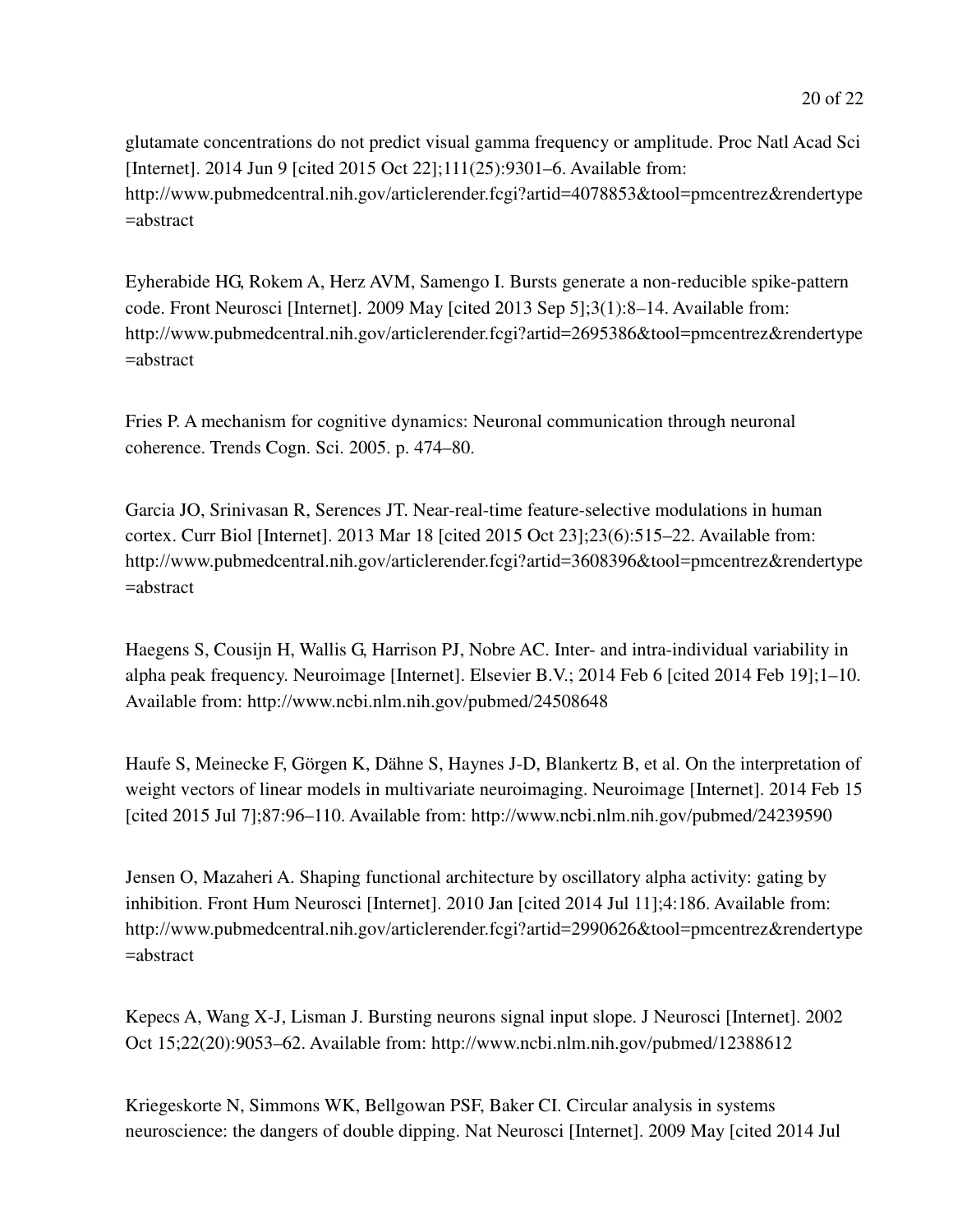10];12(5):535–40. Available from:

http://www.pubmedcentral.nih.gov/articlerender.fcgi?artid=2841687&tool=pmcentrez&rendertype =abstract

Lisman JE, Jensen O. The θ-γ neural code. Neuron [Internet]. 2013 Mar 20 [cited 2014 Feb 20];77(6):1002–16. Available from: http://www.ncbi.nlm.nih.gov/pubmed/23522038

Luck SJ. An Introduction to the Event-Related Potential Technique. 2nd ed. Cambridge: MIT Press; 2014.

Muthukumaraswamy SD, Edden RAE, Jones DK, Swettenham JB, Singh KD. Resting GABA concentration predicts peak gamma frequency and fMRI amplitude in response to visual stimulation in humans. Proc Natl Acad Sci U S A [Internet]. 2009 May 19 [cited 2015 Oct 22];106(20):8356–61. Available from:

http://www.pubmedcentral.nih.gov/articlerender.fcgi?artid=2688873&tool=pmcentrez&rendertype =abstract

Onton J, Westerfield M, Townsend J, Makeig S. Imaging human EEG dynamics using independent component analysis. Neurosci Biobehav Rev [Internet]. 2006 Jan [cited 2015 Sep 5];30(6):808–22. Available from: http://www.ncbi.nlm.nih.gov/pubmed/16904745

Palva S, Palva JM. Discovering oscillatory interaction networks with M/EEG: challenges and breakthroughs. Trends Cogn Sci [Internet]. 2012 Apr [cited 2014 Dec 9];16(4):219–30. Available from: http://www.ncbi.nlm.nih.gov/pubmed/22440830

Polich J. EEG and ERP assessment of normal aging. Electroencephalogr Clin Neurophysiol [Internet]. 1997 May [cited 2015 Oct 22];104(3):244–56. Available from: http://www.ncbi.nlm.nih.gov/pubmed/9186239

Posthuma D, Neale MC, Boomsma DI, de Geus EJ. Are smarter brains running faster? Heritability of alpha peak frequency, IQ, and their interrelation. Behav Genet [Internet]. 2001 Nov [cited 2015 Oct 22];31(6):567–79. Available from: http://www.ncbi.nlm.nih.gov/pubmed/11838534

Reimann MW, Anastassiou CA, Perin R, Hill SL, Markram H, Koch C. A biophysically detailed model of neocortical local field potentials predicts the critical role of active membrane currents. Neuron [Internet]. 2013 Jul 24 [cited 2014 Feb 24];79(2):375–90. Available from: